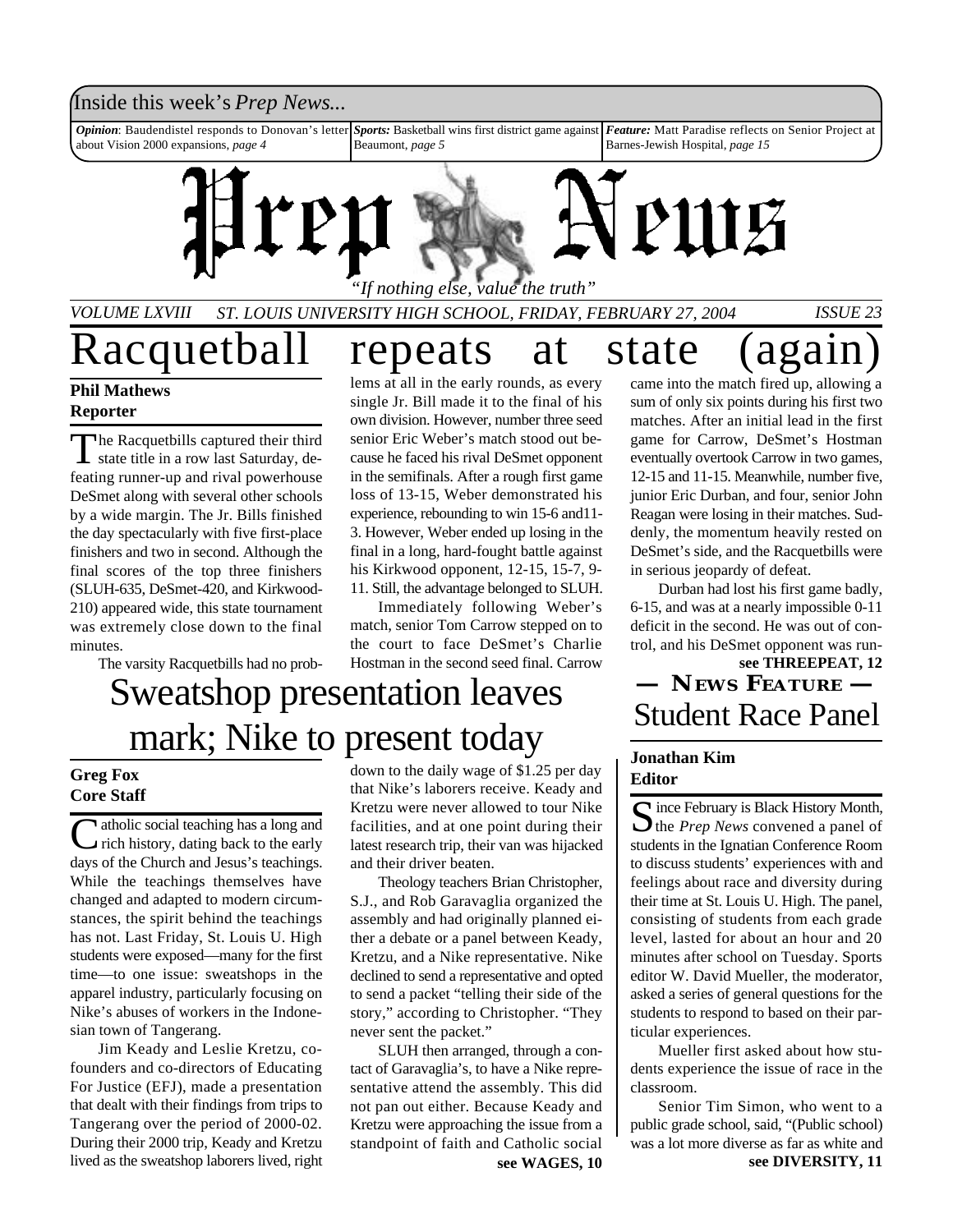## 2 **News** February 27, 2004 **Robotics Team poised for competition**

#### **Tom Fontana Core Staff**

**Let a** Robotics Club traveled to Gateway ast Wednesday, the St. Louis U. High Tech to test this year's yet-to-be-named robot before shipping it away yesterday to be inspected for the St. Louis regional For Inspiration and Recognition of Science and Technology (FIRST) Robotics Competition scheduled for March 11-13 at the St. Charles Family Arena.

Gateway Tech has constructed a copy of this year's playing field and allows area schools to come test their robots on the field. This year's course consists of a large platform atop a carpeted surface upon which stand large cylinders and a 10-foot-high bar. There are also two mobile cylinders with 34-inch diameter yellow balls on top of them.

Robots will face off four at a time, randomly paired in teams of two. Each two-minute match will begin with 15 seconds of autonomous, or self-controlled, mode, during which the robot must travel to the side of the arena and knock a 13-

inch diameter yellow ball from a pedestal. During autonomous mode, the robot uses an accelerometer to

sense its own position, speed, and acceleration. Once the ball has been knocked off the pedestal, or once 45 seconds has expired, 18 more purple balls, 13 inches in diameter each, will be released onto the field.

Robots must then push the balls into a corral at the field boundary. The

Voltronbills have equipped the front of their robot with collapsible arms to push the balls. Teams earn points by throwing the balls into the cylinders at the center, introducing a human factor into the mechanical melee. "(Throwing the balls) puts less emphasis on building a robot that works well, but it's fun," said senior Nick Berndsen.

Bill mascot. However, these items are optional. The only requirement is that the submissions have "St. Louis U. High" or the acronym included.

The design will be chosen by a committee which will include Zarrick and President Paul Sheridan, S.J. Zarrick estimates that a decision will be made within three weeks. He also adds that the artist of the winning design will receive fifty dollars and "the prestige of (having the) artwork displayed in the center of the stadium for a minimum of ten years."

Students, faculty, staff, alumni, and relatives of students, past and present, can submit. Submissions can be submitted to the *Prep News* office (J220) by Wednesday, March 3, by the end of school.

Zarrick summarized the importance of the contest, saying, "This contest will provide an opportunity for a member of the SLUH community to contribute his or her artwork and creativity to the final design of the turf."

Robots may push or pull the moveable goals around the field. If a robot can

> lift a one of two yellow balls and place it on top of one of the stationary cylinders, it doubles the number of points earned by the balls in the cylinder.

h e OptimusPrimebills have built a collapsible arm with two curled rubber-coated claws to lift the yellow ball that folds onto the back of the

robot. With the arm fully extended, the robot stands about 13 feet tall, but the arm must fold down to allow the robot to meet the five foot height requirement.

The robot can attempt to latch onto the 10-foot-high bar and pull itself into the air using the long arm. According to senior Frank Havlak, "The large arm was by far the most difficult thing (to build)...One, we didn't really have a design for it until we started putting it together. Two, it's huge, which is an engineering challenge in and of itself."

The top eight teams will advance from the qualifying round into the elimination round. However, each of the eight teams gets to bring two other teams along with it to form an alliance for the elimination round. This system necessitates shameless self-promotion on the part of every robot crew to attempt to secure a place in the next round even if they do not finish in the top eight. The ForbiddenPlanetbills have decided to play upon one of humanity's universal vices: the love of all things shiny and round. The SLUH team covered their robot's front wheels in marbles to improve its traction, and they have decided to offer any surplus marbles to other teams. Havlak said, "They'll pick us because we've got marbles. It's a great strategy. It cannot fail."

> **see MACHINE HEAD, 11** Though this year's robot contains

### Contest to decide stadium logo **Brian Krebs**

## **Core Staff**

O n Tuesday, Feb. 24th, amidst Facilities Director Patrick Zarrick's junior retreat group, an idea came up regarding the turf to be installed in the stadium.

Zarrick credits the suggestion to Kevin Weidner. During some free time, the subject of Vision 2000 and the artificial turf arose. The students were especially interested in the midfield design. One student suggested that a contest be held to select the logo. Zarrick decided to hold such a contest and, with a deadline drawing near, is getting the word out.

The design will be approximately forty by forty feet on the field, and it will be limited to only two colors: blue and white. Although a white circle will encompass the logo, the design itself does not necessarily need to be circular. Zarrick mentioned the possibility of including the fleur-de-lis, the school seal, or the Junior





**The robot weighs in at 130.9 lbs.**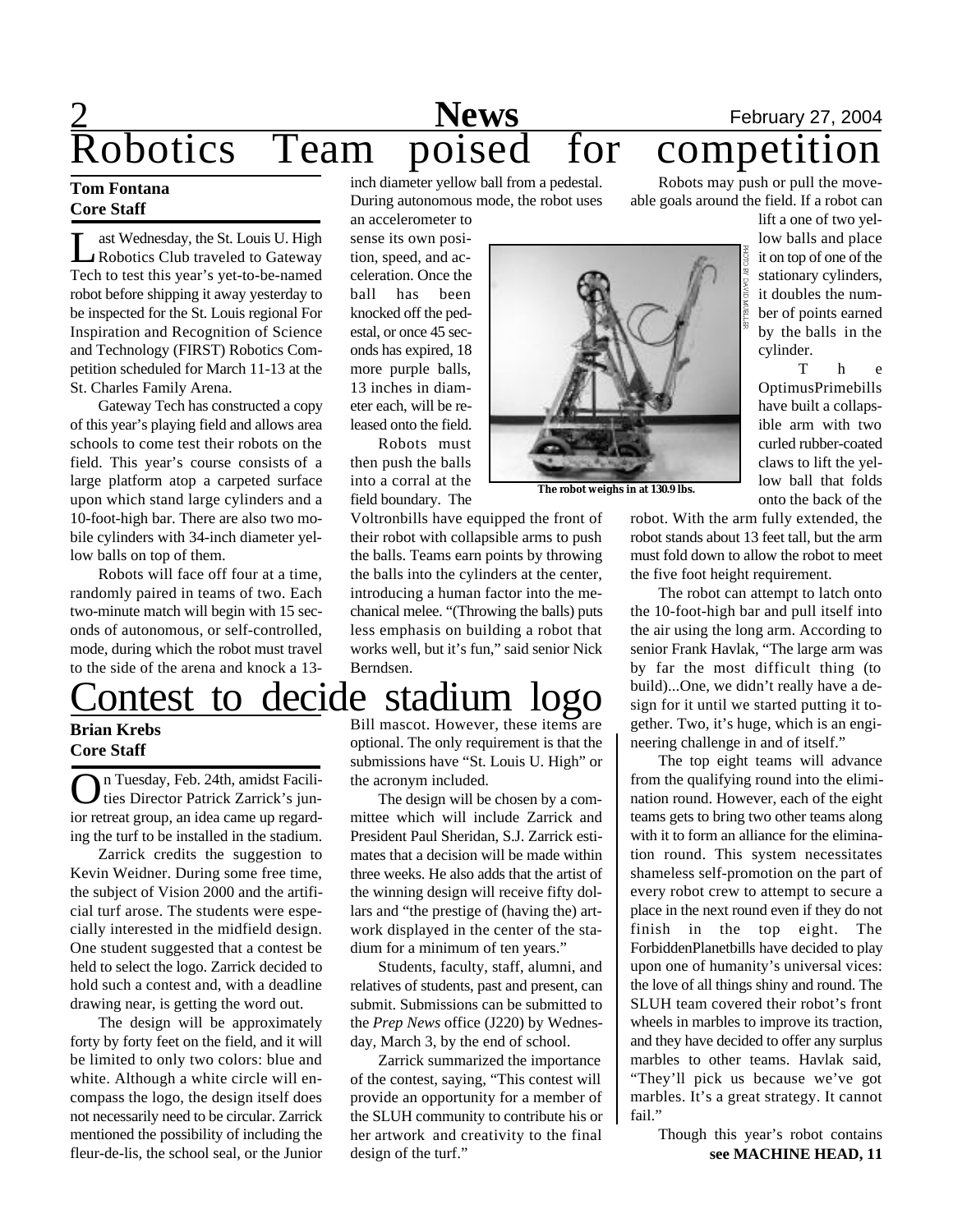## February 27, 2004 **Opinion** 3 COMMENTARY

Hall questions purpose of Vision 2000

#### **Charlie Hall Features Editor**

Today our prime educational objective must be to form men<br>for others," said Pedro Arrupe S.J., former superior General oday our prime educational objective must be to form men of the Society of Jesus. In looking at the recent Vision 2000 proposals for SLUH's expansion, I feel that the plans are misguided, unfocused steps away from the values of SLUH and toward a future school characterized not by its merits but by wealth, size, and appearance.

SLUH's Graduate at Graduation lists qualities a graduate should have after four years of a SLUH experience. The qualities include being open to growth, intellectually competent, religious, loving, and being committed to doing justice. In what ways do eight new acres of athletic fields help a SLUH student achieve these goals? In what ways does the proposed student life center achieve these goals? In the proposed plans, synergism and recreation seem to be elevated over the qualities this school was founded upon.

In student surveys conducted last week, the majority of students agreed that it is relationships between teachers and students and among students that make SLUH unique, in addition to school spirit and its strong academics. In unpublished comments, one student wrote that Fr. Hagan's stories make SLUH what it is. Others wrote that it is the openness among students that makes their experience at SLUH rewarding. No students expressed the need for new gyms or new club offices. No students expressed a need for recreational "patio space."

The surveys did show that students strongly associate SLUH's mission statement with the school's Catholic values, Jesuit identity, and its pastoral program. However, a much smaller percentage of students stated that these spiritual aspects of SLUH life were valuable to their SLUH experience.

What, then, are the Vision 2000 proposals in response to?

The proposals send a conflicting message to faculty and students, current and future. SLUH has made a commitment toward continuing its strong academics program, but how can a school that claims to be committed to the growth of the whole person rightly justify \$16 million in spending geared toward recreation and athletics? Is our physical education program inadequate? Is the new fitness center insufficient?

The proposal's claim that the expansion will be an "investment in the city" is also confusing. The new SLUH campus will be completely self-contained during school, and after school there will be no reason for most teams to leave the campus for practices and home games. For a school just blocks away from one of the largest recreational parks in the country, the plans' emphasis on recreational space shows that the proposers are more concerned about having facilities than actually needing them.

**see VISION, 12**

## Pettit thanks SLUH community for support LETTER TO THE EDITOR

*Editor's Note: Mr. Pettit passed away last Wednesday during the surgical procedure he mentions in the first paragraph of his letter.*

To my SLUH family:

Well, it's February 2004, and I'm two weeks away from my unrelated stem cell transplant. Since it's a pretty risky procedure and the outcome is very uncertain, I thought I'd write a general letter to all of you. There are so many of you that whether I get more years because of this procedure or not, I thought I'd write a letter to all of you. Extra years would probably not allow me enough time to adequately express my feelings to so many of you on a personal basis.

First and foremost, thanks for truly being part of my family, not just since I was diagnosed, but well before then. Whether you're a teacher, administrator,

coach, fellow parent, or more importantly, student, you've always made the Pettit family feel like a part of SLUH.

What a wonderful place SLUH is. Most parents send their sons to get a great education. I don't know any parent who ever comes away disappointed. We certainly have not. However, as most of you parents have experienced, you come away with so much more. Your sons are definitely ready for college, but more importantly, they're ready for life and for being "Men For Others." We too, as parents, are better for the experiences we've had at SLUH, whether it's sitting together on a cold night at a football game, tending a bar at Cashbah, attending the Father-Son banquet, trying not to embarrass ourselves at the Father-Son, or working on Thanksgiving Day service projects. There has always been, and will always be, a place for us at SLUH. And for that, I am eternally grateful.

Over the years, I've seen so many young boys enter the doors of SLUH, frightened and in awe. I've seen them develop into wonderful young men, ready to take on the world and make it a better place. You couldn't ask for more as a parent. We are so fortunate to have the wonderful faculty, staff, alumni, and board that support the students. They are the real reason SLUH turns out such wonderful young men.

**see PETTIT, 12** As for the faculty, thanks. Both of my sons attended SLUH, and I couldn't be prouder of them. You had a lot to do with that. You got them ready for college. What a relief. They still use what you taught them in their everyday lives. Tom's trip to Honduras will forever affect him in a positive way. You coaches were great. As soon as I was diagnosed, you stepped up and kept an eye on Mike. The team dedicating the season to me was one of the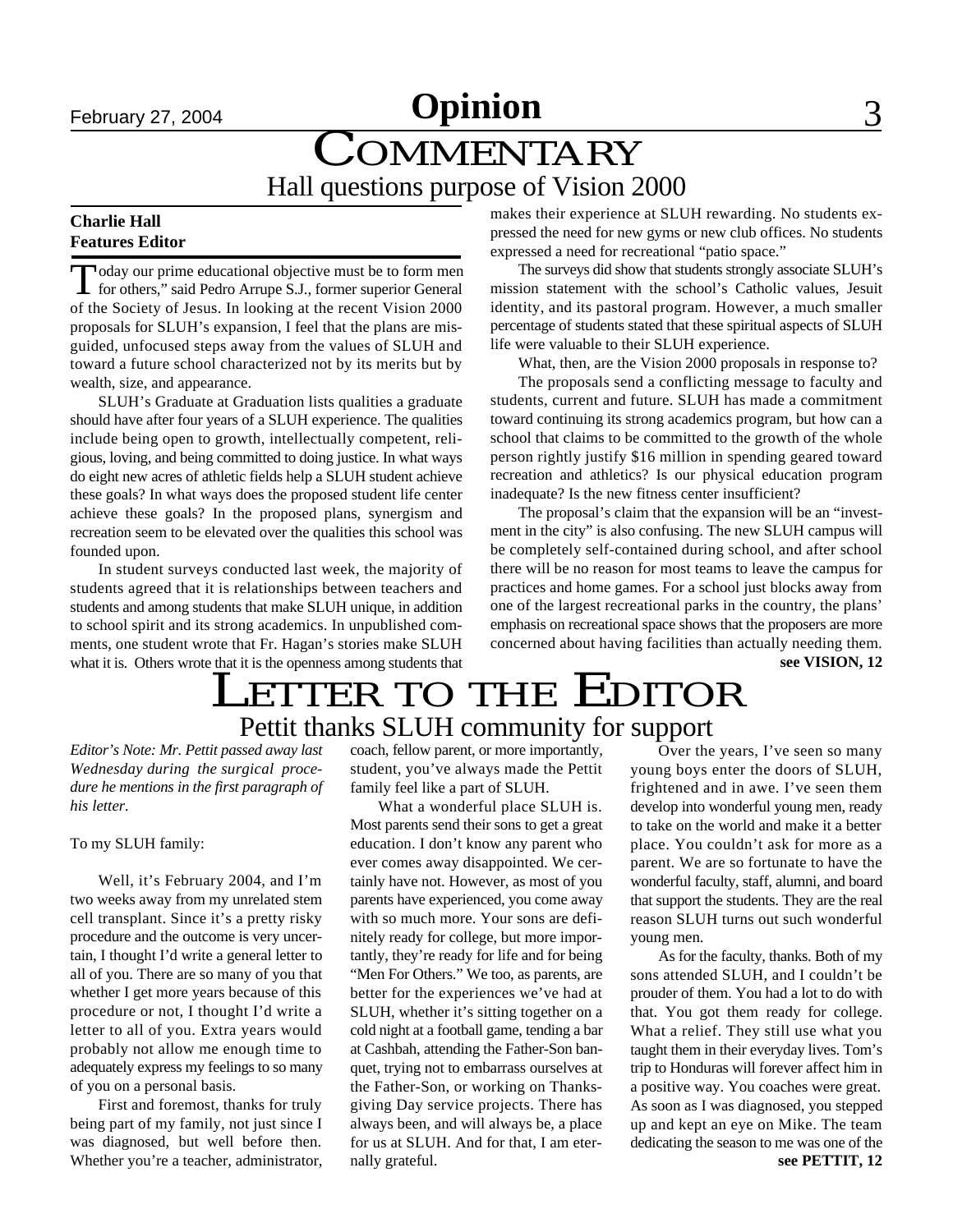## **4** 1 1 1 1 2 2004

## LETTERS TO THE EDITOR Paradise criticizes lack of singing at Mass

Baudendistel responds

to Donovan

To The Editor:

Imagine, if you can, that SLUH does not have a gymnasium.

Instead, the basketball program receives three hours of court time somewhere else. As this is not enough time for the 40 or so basketball players, the coaches decide to overlap the practices for 30 minutes while the athletes perform conditioning drills. There wouldn't be enough space on a regulation court, but this court is not regulation; it's only two-thirds the size. And the walls of the gym are up against the boundaries of the court, so there is no dead space to use either.

SLUH basketball players are warned not to leave anything in the locker rooms while they practice, because it may be stolen by someone not from SLUH. Annually, a basketball player from another school approaches a SLUH coach to ask whether or not the coach has seen the boy's wallet, or his watch, or his shoes. The coach can only shake his head empathetically and refer the boy to the building's lost and found, which invariably does not have the missing item.

Each of the past two years, a SLUH basketball player has contracted an eye infection from using the facility. Last year, two other players suffered gashes on their feet through innocent contact with the floor. Another group of people from the community regularly tracks mud onto the floor, and roaches can occasionally be found crawling around. Plans to perform maintenance which would allow the facility to meet health code standards were canceled last year because of budget constraints.

**see BAUD, 11** The basketball players and coaches are not thrilled with the situation, but they are grateful nonetheless, because it beats the alternative. Three years ago, even this court was unavailable. The teams were forced to practice at a different court, one which did not have any baskets, so the players could not practice their shooting.

Dear Editor,

The family that we have at St. Louis U. High is a unique gift that must be cherished. During Wednesday's Mass, I finally realized after three-and-a-half years how precious it is for the student body to be guided by teachers and staff who openly share their faith. I am grateful that I have the opportunity to develop a relationship with my teachers, knowing that they are not just here to teach, but also to share in my developing relationship with God. It is special to be able to come to Mass together and to dissolve our studentteacher identities, praying on the same level, as human beings. I want to take this chance and thank the teachers and other adults at SLUH for being so open to us in sharing their faith.

However, at Mass, I noticed something that really bothered me. It has become a concern that the students are not entirely participating in the Mass. There have been several meetings in which this issue has come up, and teachers have discussed ways of getting the students more actively involved, such as singing and responding. Sitting with my fellow chorus members, who at every Mass sing their hearts out, wanting so much for the

entire school to sing too (no matter how pretty or ugly a person's voice is), I saw that, as usual, many people were not singing. I am not accusing anyone. I just wish that there wasn't any hesitation to sing. As Mr. Chik has said, "Why can't we yell our hearts out for God, when we are hoarse by the end of a soccer game?" A major reason for this insecurity is that the students have hardly anyone to look up to as an example, besides the chorus. I am talking about SLUH's adults. Although the adults, who expect SLUH students, being the wonderful leaders and Men for Others they are, to sing, very few were singing themselves.

Although I know this trivial matter about singing at Mass is overlooking the more important spirituality of the Mass itself for the individual; nevertheless, I want the teachers to know that I am ashamed they would ask us to sing when they, as a whole, do not.

Therefore, I challenge each member of the SLUH family, especially our adult leaders, to break down any barriers of hesitation at our Masses and to *truly*, openly share their faith with one another.

Matthew Paradise '04

### Snodgrass encouages raffle ticket sale

To the Editor,

My name is Kathryn Snodgrass. I am one of the alumni moms working on the travel raffle. When I was in high school, most of our teachers belonged to religious orders. They were our school's endowment. Today, our schools are staffed by lay people. These teachers need to make a decent wage.

Because tuition does not cover what it costs to educate you, we must have fundraisers. The only fundraiser that involves the student body is the travel raffle. We are now at the halfway point in this drive. We are asking each student to sell his tickets. If each student sells four tickets he will get a day off. Right now, the freshmen lead the race.

Twenty dollars is a lot of money. Go

to your non-SLUH friends, your aunts, uncles, neighbors. If you work, go to your boss. Try to ask everyone you know to buy a ticket! I know that at my daughter's school they always got their day off. Good luck and sell, sell, sell.

#### Kathryn Snodgrass

*Quote of the Week*

Capt. Jack Sparrow: *Why is the rum gone?* Elizabeth: *One, because it is a vile drink that turns even the most respectable men into complete scoundrels. Two, that signal is over a thousand feet high. The entire royal navy is out looking for me; do you really think that there is EVEN the slightest chance that they won't see it?* Capt. Jack Sparrow: *But why is the rum gone?*

—Pirates of the Caribbean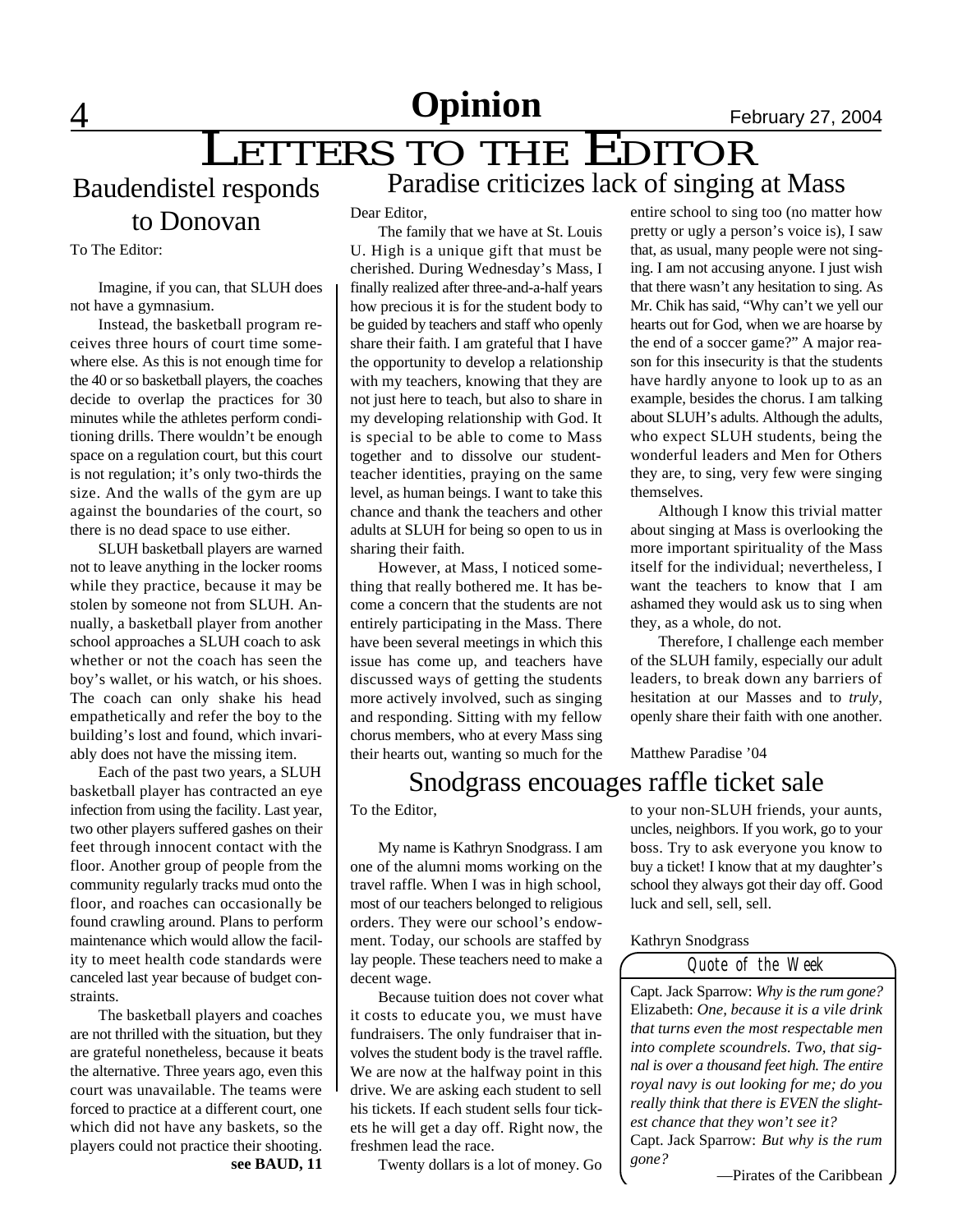## February 27, 2004 **News** 5 Fritz Long named Mo. Coach of the **Sports**

#### **W. David Mueller Sports Editor**

O n Feb. 11, the National Federation of State High School Associations (NFHS) honored St. Louis U. High swimming and diving head coach Frederick "Fritz" Long as the Missouri Boys Swimming and Diving 2003 Coach of the Year.

"The National Federation?" said Athletic Director Richard Wehner. "That's big."

NFHS, based in Indianapolis, awards a coach from each state with the Coach of the Year award for many of the major high school sports for both men and women's teams.

Speaking of the NFHS Wehner said, "They entertain nominations from coaches within the state, and I'm sure coach Long's name came up a few times.... A lot of the time it kind of goes hand in hand with winning the state championship."

"He's definitely taken the swimming program and raised the bar." Wehner then brushed the award aside momentarily. "He's been really good for our kids."

Long said he was proud to represent SLUH.

So what makes Long such an honorable coach?

"He really knows his stuff," said senior Kurt Doll. "Swimming is a sport that you kind of have to have an extensive background in to coach well."

Long swam throughout his high school career at Regis in Denver. He stayed in swimming, and upon landing a teaching position at Rosati-Kain teaching history to juniors and seniors, he started coaching as an assistant for their swimming team. He has remained an assistant there for the past three years.

Assistant coach Tim O'Neil said his experience showed in the team's practices. "He knows what it takes to win and he builds his practice around that."

Doll said, "Before he got here...our practices weren't all that challenging."

But a coach must also have a keen eye for technique, a difficult skill in swimming, a sport where the technique does not revolve around a spherical projectile.

"There are certain aspects to swimming (well)," Doll explained. "You can throw a person into water and he'll doggy paddle. It's instinctual. But staying high in the water is something he's good at showing you."

"A lot of swimming is form," said O'Neil. "You have to make sure your turn is right, or your start is right, and you can lose a race because of that... He's good at communicating adjustments."

Long said eyeing adjustments took time to learn. "It's difficult to observe," he said. "Each swimmer has their own varia

## agers win first district game versus Beaumont **see OLYMPIC SIZED, 6**

#### **Kyle Poelker Reporter**

The Jr. Bills walked into Spartan Coun-<br>try last Friday as underdogs, as they  $\blacksquare$  try last Friday as underdogs, as they generally have been for the last 10 years, yet it was the Jr. Bills on this night who were looking to put together back-to-back wins against the Spartans at the SLUH West campus. Yet even with the momentum of hard-fought battles and near wins against Vianney and Chaminade, they were still fighting the uphill battle.

The Jr. Bills were looking to give to DeSmet, on their senior night, the same punishment that SLUH had gotten on theirs: a loss to a rival school.

 But things did not start out well for the Jr. Bills, and midway through the first quarter, down four, the Jr. Bills were looking for any offensive spark they could find while trying to not be outscored before they could find it.

Even superstar Dave Goettelmann could not get his stroke going early, and with only six points in the first quarter, the Jr. Bills faced a seven-point deficit.

The second quarter followed a similar scoring pattern. But sophomore standout Tim Garvey, who has been gain-

ing more and more confidence with every game, stepped up his play, nailing a trey to bring the Jr. Bills within one possession with just a few minutes left in the half. But even that flickering couldn't overcome the poor officiating of the first half, a half where all the calls went against the U. High. The officials called six fouls against the Jr. Bills, which led to a 10-point lead for the Spartans.

So back to the locker room they went, and out came a different Jr. Bills squad. Early out of the gate, senior John Kaminski, who had been struggling, hit a nice shot which was followed by a Goettelmann

After some more chipping away of the lead, Andy Lowes, the team's most

experienced player, stepped up and nailed a trey that brought the game back to within a possession.

 Despite this outpouring of points, the Jr. Bills were still down as the fourth quarter began, and they had to call all of their reserves to get close. But they never gave up. The quarter started with a Goettelmann three, and was followed by a Kaminski three-point play that put the Jr. Bills down by only six.

**see BEAU, 8** Then it was the sophomore's turn again, and Garvey, showing poise and moxie, hit another big shot from be



**Andy Lowes drives to the hoop.**

bomb, bringing the Jr. Bills within nine.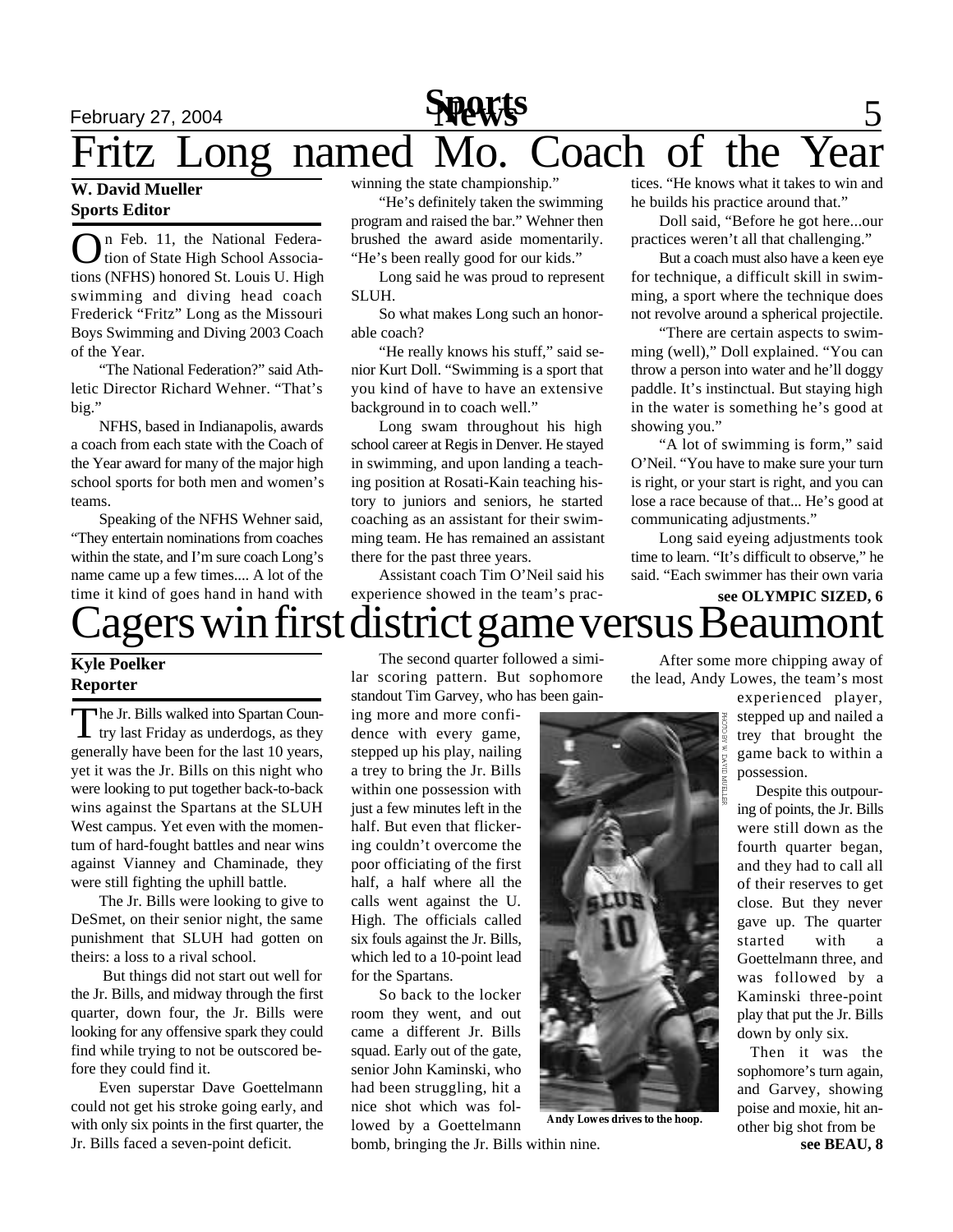## Sharpshooters take rare loss

#### **Chris Seals Reporter**

O n Feb. 4th, the Riflebills lost their first match in several years. The match was against Quincy High School, the archnemesis of the St. Louis U. High rifle team.

What was expected to be an easy win backfired into a full-scale disaster. The Quincy team took advantage of the absence of captain Chris Seals, who reluctantly stayed behind at SLUH to take the dreaded ACT. Quincy shot a score of 2201, beating out SLUH's score of 2171.

Manager Matt Winkeler said of the loss, "We just weren't shooting well today, and Quincy took advantage."

Not all matches in February were bleak for the Sniperbills. On the 14th, SLUH traveled to Highland, Ill., to compete in the National Rifle Association sectionals, where the varsity team shot a solid score of 2239, the third highest score in SLUH history. The team predicts the score will snag them first place in the nation.

For the past two years, the varsity team has reached second place nationally, and they eagerly await this release of the scores in the fall. Kevin Witbrodt shot a personal record of 576. The other members of the team consisted of Seals (559), Andrew Hrdlicka (558), and Brian Nienhaus (546). The JV team, consisting of Bryan Carlin (540), Joe Reinders (515), Patrick Zelaya (529), and Anthony Keel (472), shot a total of 2056.

Last weekend SLUH hosted the 2004 Air Rifle Sectionals. Again, Quincy caused the Riflebills trouble. The varsity team of Hrdlicka (372), Witbrodt (360), and Nienhaus (368) posted a score of 1100, which was barely overcome by Quincy's 1102.

The junior varsity team of Seals, Carlin, and Zelaya posted a close 1098, putting all three teams within four points of each other, making for an incredibly close match.

Today after school, the Bolt-actionbills travel to Quincy for the Mid-America High School Rifle Championship, where several rifle teams from across the midwest will compete in a tournament involving both smallbore and air rifle. SLUH has come in first place in the MAHSRC since 2001, and looks to dominate the competition again this weekend.

### OLYMPIC SIZED

#### (from 5)

tion of the same stroke.... It takes more personal interaction to interpret technique."

He continued, "I know how Kurt Doll's stroke works, so I can address nuances of technique to his body type."

Long insisted that the NFHS saw how the team performed and not how he coached. "I wouldn't have been thought of for this award if guys wouldn't have worked hard for me," Long said.

Doll had a slightly different view: "He's the kind of guy that you want to work hard for."

Long commented about that playercoach relationship and working in a different school. "I do miss seeing the guys in the hall after the season, you know, making sure they keep up with their grades."

He continued, "On the other hand, sometimes I can have a closer relationship because then I don't have to worry about favoritism in the classroom."

Long led the team to the state meet again this year. They finished second behind Blue Springs.

# Swimming enjoyed success

#### **Nick Appelbaum Reporter**

N ow that the 2003-04 swimming sea-<br>Son is over, one might be tempted son is over, one might be tempted to think that it was not a successful one for the St. Louis U. High Jr. Bills. They would be wrong, of course—horribly wrong. In fact, the team had arguably a better season than last year, when they won the state championship.

They posted only one regular season loss in each of the last two years, but last year's team was also involved in a tie. As far as talent, this year's team was slightly better than their predecessors were. Last year, the diving left much to be desired, and the Aquabills relied solely on their swimming. This year, the dive squad improved vastly, with sophomore Zach Berndsen leading the way. The

improved diving helped the team win close meets, especially the Marquette Relays, which they won by a mere two points.

Assistant coach Tim O'Neil had an impressive rookie coaching season. "I had a rather enjoyable experience," he said. "Overall, the season was a great success. How often can you say you're the secondbest team in the state and the best in St. Louis? That's definitely something to be proud of. I learned a lot about the sport, and I look forward to next year." O'Neil formerly had no experience with competitive swimming.

Next season will be a test of the team's development. The team is losing four seniors that scored points in the state meet, compared to only one last year.

"I think we can make it (next year)," sophomore Jon Dombek asserted.

## **2004 Varsity Football Captains**

*Matt Behr Matt Herzberg Will Holleman Dave Klug Ryan Morgan*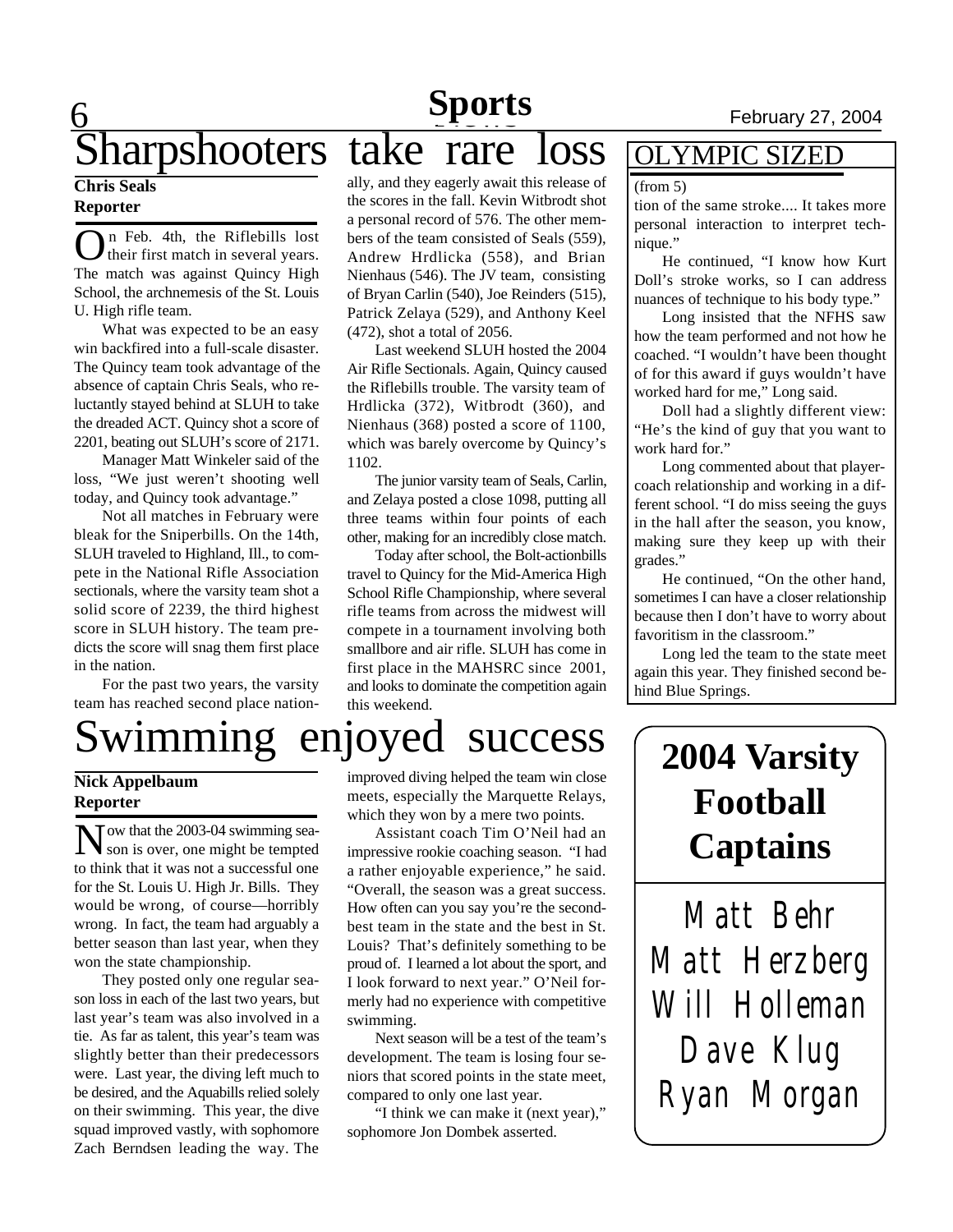## February 27, 2004 **News** 7 Grapplers send four wrestlers to state tourney

#### **Ryan Stevenson Reporter**

 $\prod$ his past Thursday, Friday, and Satur-<br>day, four St. Louis U. High wrestlers his past Thursday, Friday, and Saturcompeted in the 2004 Missouri State High School Athletic Association Championship at the Hearnes Center in Columbia, Missouri. Junior Andrew Poulin (119) and senior captains Mike Smith (145), Greg Leibach (189), and Jim Croghan (heavyweight) all qualified to wrestle at state. Unfortunately, none of these wrestlers were able to earn a prestigious state medal, but they all wrestled with class and poise and represented SLUH wrestling well against tough competition.

The state tournament is a three-day, double-elimination tournament with the top sixteen wrestlers in each weight class competing. Getting the opportunity to compete in such a tournament is no small feat: To qualify, a wrestler must place in the top four in both the district tournament and the sectional tournament.

Poulin led off with a first-round match against a tough opponent from Seckman who would eventually take fifth place. Poulin wrestled a tough first period but got in trouble in the first period when he was put on his back. Poulin wasn't able to fight off his back and was pinned.

His second match was against another tough opponent, this one out of Northwest High School. The match started before the coaches could get to mat-side, but it didn't last much longer. Poulin was surprised by a quick takedown to his back and was pinned again.

"I think I was surprised by the level of competition up here, but the experience will prepare me for next year," Poulin commented. He hopes to make a return to Columbia next year as a senior. With enough training as a senior, he could even bring home a medal.

Senior Mike Smith fared a little better than Poulin in the 145-pound weight class. He received a less-than-ideal draw and wrestled the fourth-ranked wrestler in the state in his first match. Smith wrestled a tough match but lost by pin. Smith

hoped to fare better in the second round, but again, he ran into a bad draw when he wrestled the sixth-ranked wrestler. Smith was unable to stop a takedown to his back and lost again by fall.

Head coach Tim Curdt said, "(Smith) wrestled well and he has been dealing with an injury all season, so it is a testimony to how tough he is that he was able to wrestle at state."

Smith was disappointed about the end of his wrestling career. "I have all this free time now and I don't know what to do," he said. But he plans on drowning his sorrow and filling some of that free time by eating plenty of food.

Leibach wrestled well in a competitive 189-pound weight class. His first match was against the returning state champion and the eventual 2004 runnerup, and as Leibach put it, "You know you're in trouble when you are wrestling the guy with the picture (in the program)." Leibach had wrestled this opponent twice during the regular season and each time performed better against him. This time was no exception. He wrestled two tough periods, fighting off takedowns from his opponent, but was turned early in the third and pinned. "He was really strong," Leibach said, "but it was fun to wrestle him."

In Leibach's second-round match, he turned in the first SLUH victory of the tourney. He faced his Francis Howell opponent with intensity and scored several takedowns and a few back points to win 15-7. Leibach seemed to be on a tear, and faced his third-round opponent, the tenthranked wrestler from Marquette, with the same intensity he had shown in the last two matches. It was looking good for Leibach and he was controlling his opponent well until the referee made a controversial call at the end of the second period by calling Leibach pinned after the clock stopped. The referee had the final say, and Leibach's career ended on a down note, but he soon returned to his normal cheerful self and felt good about his four years on the team.

Croghan also turned in an impressive

performance in the heavyweight class. His first-round match was against the number six-ranked wrestler in the state, and Croghan gave him a tough match. They wrestled a very close match, but Croghan came out on bottom in the end and lost 3-2.

Croghan turned it around in the second round and earned a second SLUH victory against a tough Ray-Pec opponent with a score of 8-4. "It was awesome to win at state. I was really pumped the whole time," he said.

Croghan continued his streak through the third round where he threw the number ten-ranked wrestler to his back for a first-period pin. By winning these two matches, Croghan had put himself in the top eight of the tourney, and he only needed to win one more match to be in the top six and earn a medal. Unfortunately, he was unable to turn in the win and lost his next match by a score of 5-2 to the number four-ranked wrestler from Blue Springs High School.

Curdt was excited to see Croghan's performance and nearly knocked over his chair when Croghan won his second match. "(Croghan) wrestled tough and came out not afraid of anyone regardless of seed or ranking. He wrestled everyone to win. To see a 275-pound body fly through the air and know it's not your wrestler is a great feeling."

The wrestlers returned from an exciting tournament Saturday night a little heavier and very satisfied. They celebrate their season Wednesday with their Awards and Letters Banquet.

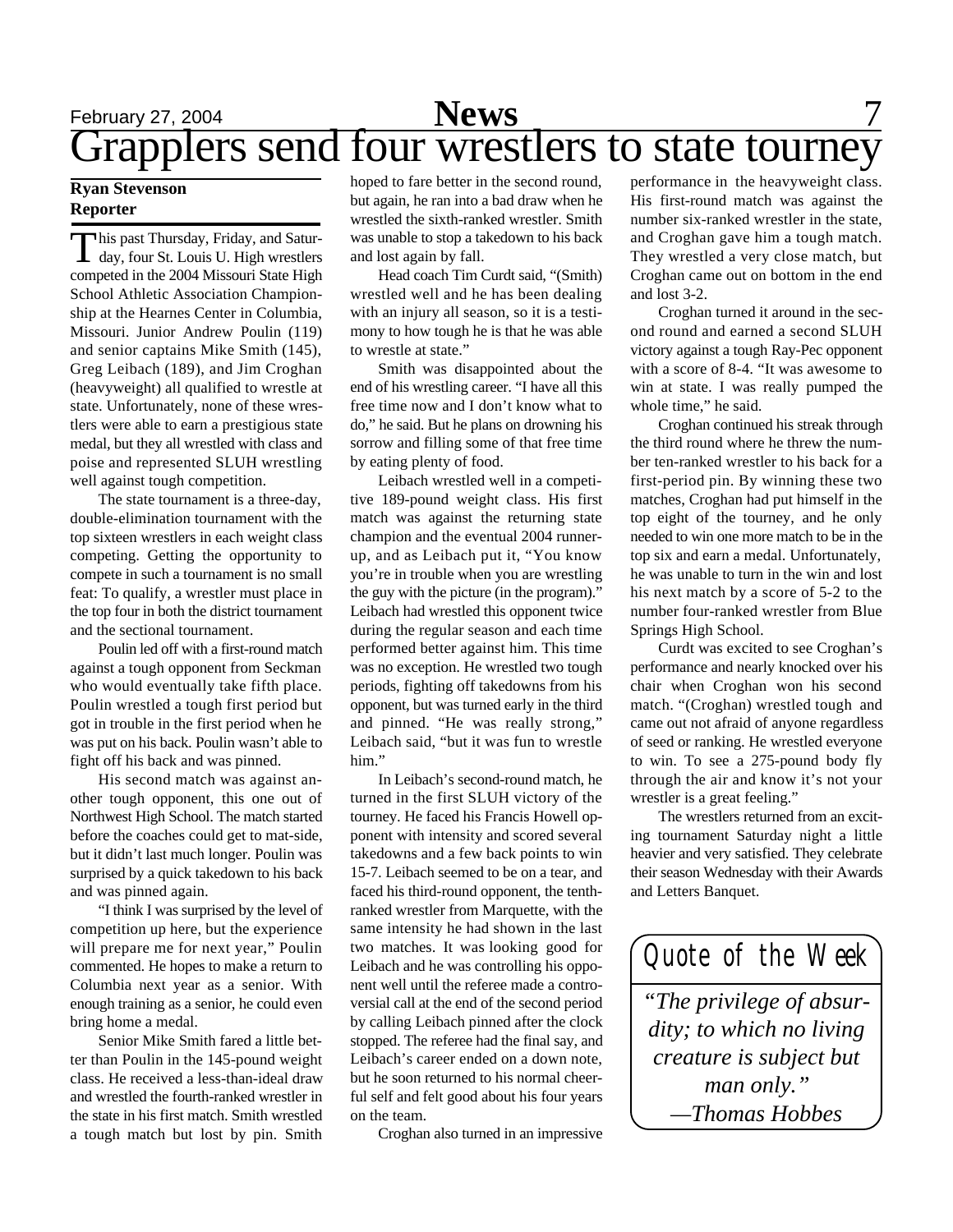# BEAU

#### (from5)

yond the arc with five minutes to play that pulled the Jr. Bills to within three at 44- 41.

But that was as close as the Jr. Bills could get, and despite their best efforts, they couldn't chip away any more at the DeSmet lead that seemed to perpetually replenish itself. Even with great efforts by Goettelmann, Garvey, and Kaminski, who notched 13, 12, and 9 points, respectively, SLUH West still came out on top.

But this was not the team's most important game of the week, because it meant nothing. It was their game Wednesday night, against Beaumont, that would determine if their season would go on or if it would end right then.

Despite all the pressure, the Jr. Bills were not nervous about the game that their coach had talked about since the beginning of the season.

"We're not nervous; we're ready," said senior Chris Luth.

Jeff Milles added, "We have the best chance to win our district since we've been at SLUH. We're not nervous about the game; our whole season has built up to this."

But at the game's beginning, that wasn't how things seemed. The ultraquick Beaumont team came out with fullcourt, on-the-ball pressure that took the Jr. Bills aback at the game's beginning; the Jr. Bills were behind at the end of the first quarter, 15-10.

The second quarter didn't look any more promising. Beaumont's stifling defense had shut the Jr. Bills down, and they opened up the second quarter with an eight-point run capped off by a slam by one of the Bluejackets.

Though they looked to be down and out, the Jr. Bills followed the lead of their floor general, Garvey, who knocked down a three to stop the run and put the Jr. Bills back on track. After chipping away at the Beaumont lead, back-to-back bombs by senior Andy Lowes and Goettelmann put the Jr. Bills within one at the break, down 26-25.

And it was butter the rest of the way. One minute out of the halftime huddle, it was Lowes who struck again, hitting another three-pointer, one of his three on the night, that took the lead back for the Jr. Bills for good.

From then on, it was all about the Jr. Bills, with Goettelmann notching another long-range bomb and Kaminski picking up points down low for the Jr. Bills.

But the game wasn't over then by any means.With two minutes left, the Bluejackets decided that fouling the Jr. Bills was the way to go, and they were right on.With a four-point lead, the Jr. Bills proceeded to miss 12 of their following 14 free throws, two of which came on a technical foul on the Beaumont coach for physically reaching onto the court and stealing the ball from John Kaminski's hands.

Despite perhaps the poorest free throw shooting imaginable at crunch time, the Jr. Bills hung on behind the heart of Lowes, the game leader with 17 points, and eked out a 52-46 victory for a chance to challenge for the district title against Normandy on Friday, at SLUH.

Come out to support the Jr. Bills for their first chance to capture a district championship in basketball in recent memory, as they take on the Normandy Vikings tonight at SLUH at 6 p.m.

## Chessnuts roast the competition and advance *Chess team in playoffs for first time since reformation*

#### **Tim Huether Core Staff**

On Wednesday night, the St. Louis<br>U. High chess team secured a spot in U. High chess team secured a spot in the Gateway Chess League playoffs for the first time since reforming three years ago.

In a match that took place in the North American Martyrs Chapel, SLUH turned Alton away without allowing a point. With wins by senior Kevin Milford, juniors Isaac Dripps and Brian Nienhaus, and sophomores Tim Schmidt and Matt Angeli, SLUH blanked Alton 30-0.

Chess matches feature five separate matches. Scoring for each match ranges from eight points to four points.

Despite the score, the match was closer than it may seem. Both Nienhaus's eight-point match and Angeli's four-point match were heavily contested. However, Schmidt's, Milford's, and Dripps' seven- , six-, and five-point matches, respectively, were won decisively.

The victory marked the first trip to the playoffs in the brief three-year history of the team, and also marked its first winning season.

"This is only the third year, and we started with a really young team. Over two years we have made it to the conference finals, which is really terrific." said moderator Joan Bugnitz

"It was huge to come back in our third

year and get second in conference. After two years of rebuilding, it's great to even get to the playoffs," said Nienhaus.

Next Wednesday, the chess team will face Metro in the semifinals of the East Conference of the Gateway Chess League next Wednesday in the North American Martyrs Chapel.

Schmidt anticipates a tough match against Metro. "It was tough when we played them in the season. We just barely won that match with a bunch of upsets."

The chess team encourages fans to show up for the match on Wednesday, although, as Bugnitz pointed out, "(Fans) aren't allowed to cheer."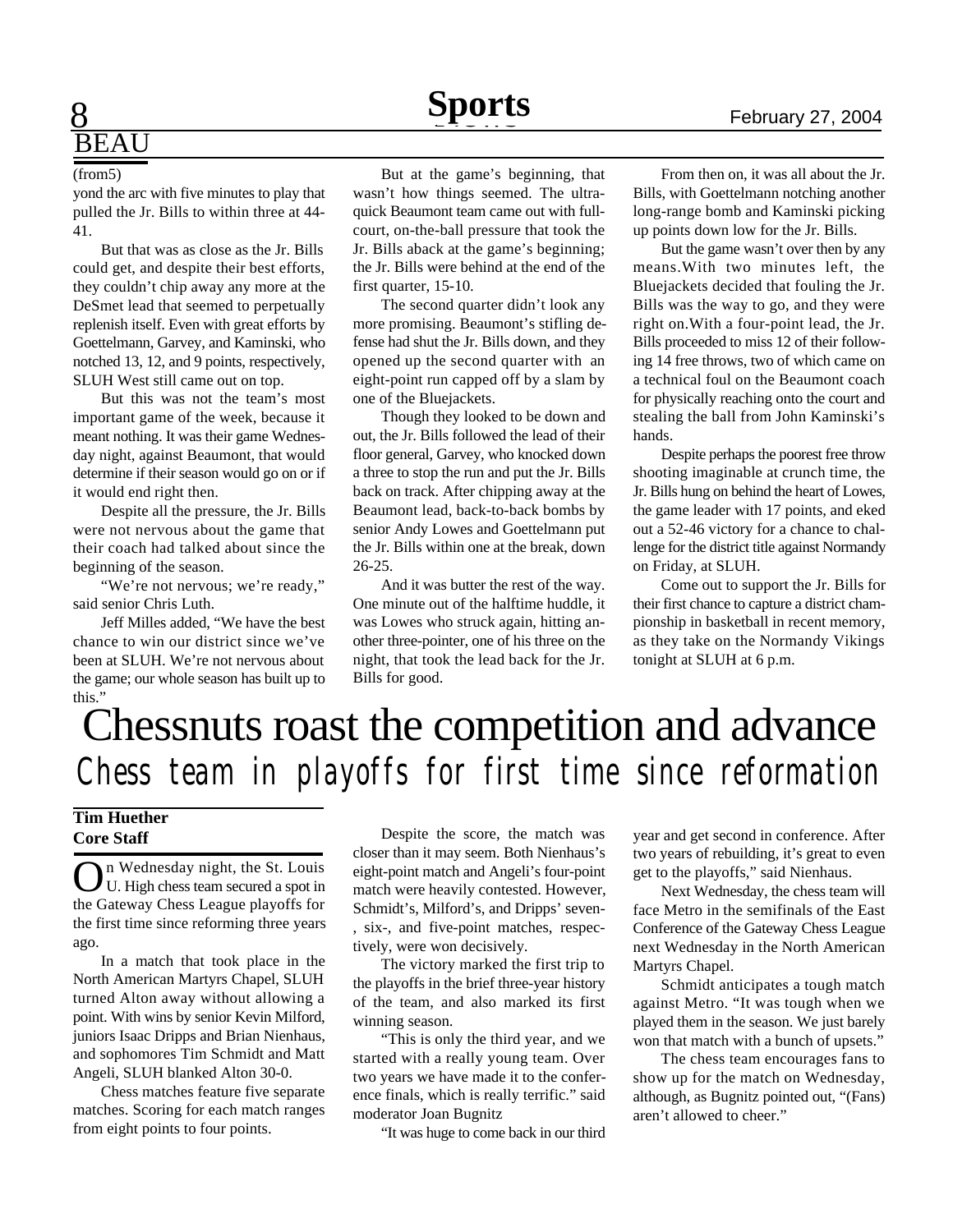## February 27, 2004 **News** 9

#### **Charles Ullman Reporter**

On Sunday evening, nearly 150 stu-<br>dents from St. Joseph's Academy, n Sunday evening, nearly 150 stu-Cor Jesu Academy, and St. Louis U. High were greeted by the SLUH Latin Club's praetorian guards for this year's Toga Party.

After a few minutes of socializing and pairing of the classical couples, students got in line for dinner: lasagna, Caesar salad, and garlic bread, and various themed desserts.

After everyone filled up with authentic Italian food, club officer Henry Samson rallied students together to watch members of each school's club perform a skit, while competing for the first annual Toga Cup, given to the school with the bestperformed skit.

St. Joseph's Academy incorporated

### **Kyle Kloster Reporter**

Sixteen days ago, on Feb. 10, 116 St.<br>
Solutions U. High students sat in the Louis U. High students sat in the cafeteria hunched over bubble-answer sheets and a small, 25-question test. Throughout their first and second periods, the Ogivebills were allowed out of their classes to compete in the American Mathematics Contest. Students from all four classes participated in the contest, although a different test was given to upperclassmen and underclassmen. The problems on the test ranged from geometry and trigonometry to probability, and the only tools allowed were a calculator, pencil, and scratch paper. Answering correctly on any of the 25 questions earned six points, leaving an answer blank received two and one-half points, and an incorrect answer earned nothing.

Out of the 116 Error:overflow-bills that took the test, 21 achieved a score high enough to advance to the next round of the competition. Two freshmen and one sophomore succeeded in earning at least the 110 points required for underclassmen to move on. As he did last year, sophomore Timo Kim scored the highest among all freshmen and sophomores this

*Jeopardy* and History for their performance of "Ancient International *Jeopardy*." SLUH re-enacted the myth of Paris and the Golden Apple with random additions based on such movies as *Dude, Where's My Car*. Cor Jesu's re-enactment of Ovid's love story about Eros and Psyche won the cup.

The skits were followed by students dancing to live music by Brooklyn Deadwood, a band composed of juniors Jay "Carl" Murphy, Eric "Riceface" Venker, and DeSmet juniors Jimmy "Wildman" Powers and Mike "Patty" Beck, Jr. The band was decked out in togas along with the other students and "helped give this year's Toga Party an edge," says Consul Nick Speiser.

"Overall," says Latin Club moderator Mary Lee McConaghy, "the night was a huge success, and I look forward to next year's."

## Buthod competes in Shakespeare competition

#### **Eric Durban Reporter**

In the afternoon of Feb. 21, junior Jack<br>Buthod ventured to the University of Buthod ventured to the University of Missouri-St. Louis (UMSL) Conference Center, accompanied by English teacher Chuck Hussung inside UMSL's renovated chapel.

Buthod competed in a Shakespeare competition sponsored by the English-Speaking Union. The Union is interested in and sponsors such events to promote the English language.

Competing against Buthod were sophomores, juniors, and seniors from seven other schools.

In order to qualify for this competition, Buthod had first to win a similar contest against his fellow students. Contestants had to prepare a monologue of 15 to 20 lines and a sonnet from Shakespeare to recite before a panel of three judges. Buthod prepared the character of Shylock from Shakespeare's *Merchant of Venice*, as well as Sonnet 66 ("Tired with all these, for restful death I cry"). Assisting Buthod in his preparation were Hussung and English teacher Mark Cummings.

Although he did not win, Buthod was happy to be involved in the competition. "The judges gave me a lot of tips," said Buthod. After competing for the first time this year, he would like to compete again next year. "It was a good experience and it helped me develop," Buthod explained.

Although the winner was not a Jr. Bill, SLUH still had ties to the victor of the competition. Maggie McKenna, a senior at Nerinx and the daughter of counselor Ken McKenna, took home first place. She will travel to New York in the coming months to compete in the national competition. Last year's SLUH representative, Alan Naylor, '03, was the winner of the competition held in St. Louis and likewise advanced to New York City for the national competition.

## advance in math competition

year, earning him a bronze medal for his performance.

Twelve seniors and four juniors, accompanied by Chinese exchange students Emma Liu and Jash Guo, scored at or above 100 points to reach the next round of the competition. Senior Rob Ryan earned the top upperclassman score, followed closely by second place senior Joe Marincel.

All of the 21 Euclidbills participating in the next round will take the American Invitational Mathematics Examination, a three-hour, 15-question test, on Tuesday, March 23rd. This test is much more difficult and has an average score of about one correct answer, with a school record of five correct answers.

To advance from the AIME to the national contest, students must accumulate a score of 200 total points from the AMC and AIME (which awards ten points for each correct answer) or the highest score in the state. The national competition consists of six questions and allows contenders two full days to work on them. Usually about 150 students compete in the national competition, but only one SLUH student has ever earned one of the fifteen spots on the international team.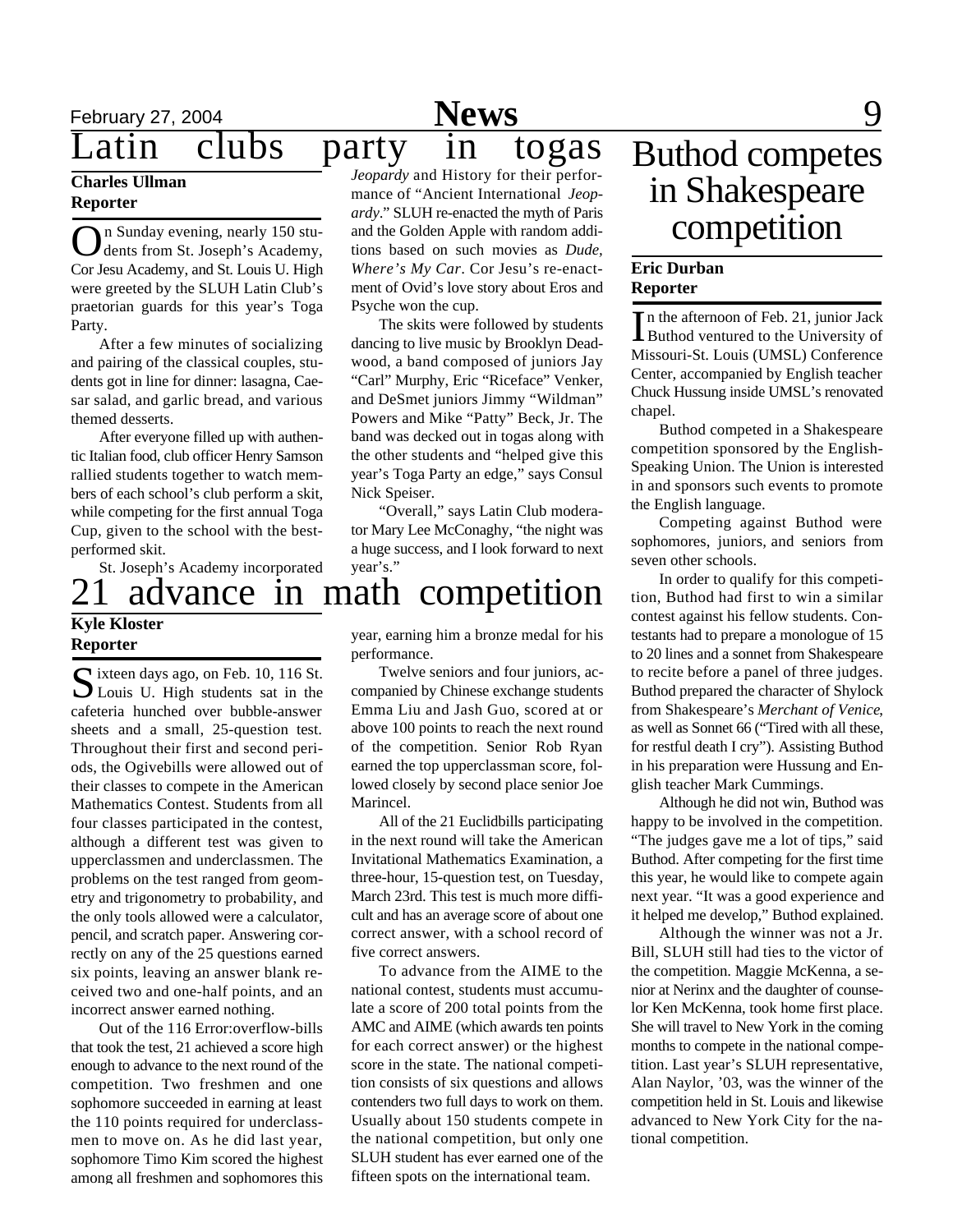## 10 **News** February 27, 2004 WAGES

#### (from 1)

teaching, Nike did not attend the assembly, though they did send a fact sheet as counterpoint to Keady and Kretzu's arguments. The sheet was available as students left the gymnasium. According to a letter Keady and Kretzu sent to the school before today's presentation by Nike, "This is not the first time this has happened."

Keady called Nike's reasons for not attending the assembly a "cop-out." Keady cited the possibility of approaching the issue from a humanist perspective as opposed to a faith-based perspective, and offered to let Nike set the terms of a possible debate. Only once has EFJ been able to publicly debate a Nike representative, but the representative (Veda Manager, who will be in the SLUH theater today at activity period) was unprepared for the encounter, as he was not told prior to appearing on the radio show what he would be talking about.

 Catholic social teaching on workers' rights dates as far back as 1891, with the papal encyclical *Rerum Novarum* (On the Condition of Labor). In the encyclical, written by Pope Leo XIII, the Church clearly set out its position on the issue of workers' rights, affirming that workers have a right to unionize and the right to a living wage, two rights that are denied to Nike workers in Indonesia, which is mostly Muslim. It also stated that the work that workers do is more than a way to make money, but is "tied in with our dignity" said Christopher. As recently as 1998, Pope John Paul II affirmed social, economic, and cultural rights of workers.

"Nike is not in the business of human rights," Keady said, and further claimed that all Nike's attempts to clean up their human rights image are "reactionary. They are not proactive."

Keady and Kretzu began the presentation with a movie about their trip to Indonesia and their organization, and continued by speaking on the issue. Keady used senior John Kornfeld to help illustrate the dire straits that Indonesian workers are in. Keady put the student body in the place of the Indonesian workers by asking them what they would do—if they would take a job in a sweatshop—if the United States' economy collapsed and their academic degrees were rendered worthless.

Keady and Kretzu normally include a second role-playing element in their presentation, one that is designed to show the injustices of the menstrual leave policy in many of Nike's outsourced factories. Since SLUH's student body is all male, they were not able to include this in their presentation.

 Late in the assembly, Keady made a few critical remarks regarding SLUH's willingness to listen to Nike's side of the story. Some students, including junior Joey Mooney, disagreed with Keady's statement. Mooney felt that SLUH has made a commitment to hearing both sides of the argument. "If we haven't touched on both subjects, we haven't really argued, and haven't gotten anywhere," he said, and further theorized that perhaps Keady "probably isn't very familiar with our school and how we go about stuff like this, but it may also have something to do with his frustrations over his run-ins with Nike."

The intent of Keady's comments was to "challenge the administration" of SLUH. "I think—based on information I had gotten in the lead-up to our visit—that (the administration) bent over backwards to accommodate Nike," Keady explained in a phone interview conducted Thursday afternoon. "Given the way things are set up, Nike is going to get the last word with the guys at SLUH.

"I think that is really unfortunate," Keady continued. "Catholic social teaching demands that we give that preferential treatment to the poor." Keady stated that preferential treatment was going to "the people that ... are oppressing the poor. It's not that we were against having Nike come."

Keady cited SLUH's offer to Nike of a spot during the debate last week and said that "it says a lot about (Nike) that they chose to opt out on (the opportunity SLUH gave them)." He added, "It also shows possibly where the administration of the school was in continually offering Nike the option to opt out without a real, critical situation, like in an open, honest public

debate."

 "(Keady) knew when he said that that he was lobbing a hand grenade into the audience," explained Christopher. "I think what he was trying to say was perhaps, 'Are we consistent in our desire to look at the other side of some of these moral issues?'" Keady asked whether SLUH would have brought in representatives from Planned Parenthood if the school was discussing abortion, or proponents of the death penalty if it was discussing capital punishment.

 "We want students to know what Nike has to say," Keady and Kretzu's letter states.

 Nike's absence has raised the eyebrows of more than a few in the SLUH community. "It raises a good question— 'Why wouldn't Nike be here?'" Christopher said. "Nike came right out and they said to (Garavaglia), 'We do not want to debate with Jim and Leslie, we do not want to discuss with them; we want equal time to give our side of the story.' That's exactly what (SLUH) offered them, and they said no." According to Christopher, Nike offered to come to SLUH on any day but the day on which Educating for Justice gave their presentation.

"A number of other schools have attempted to host a debate between EFJ and Nike, and Nike has always refused," Keady and Kretzu explained in the letter. "Now (Nike) will share their information, which (EFJ has) found to be consistently misleading, and we will not be able to rebut it."

 A Nike representative will be at SLUH all day today, in addition to making a presentation during activity period. "Open debate and discussion would have been ideal," Christopher stated. "It's nice that Nike is going to have a chance to reply to (Keady and Kretzu's) criticisms. In essence, what's going on is… there is a debate that's happening, but (EFJ doesn't) have a chance to rebut. And so it's a debate, but Nike has set the terms of the debate." The Nike presentation will take place during activity period in the theater.

Keady and Kretzu summed up their thoughts, saying in their letter, "We feel that, in this situation, favor has been given to the compact group."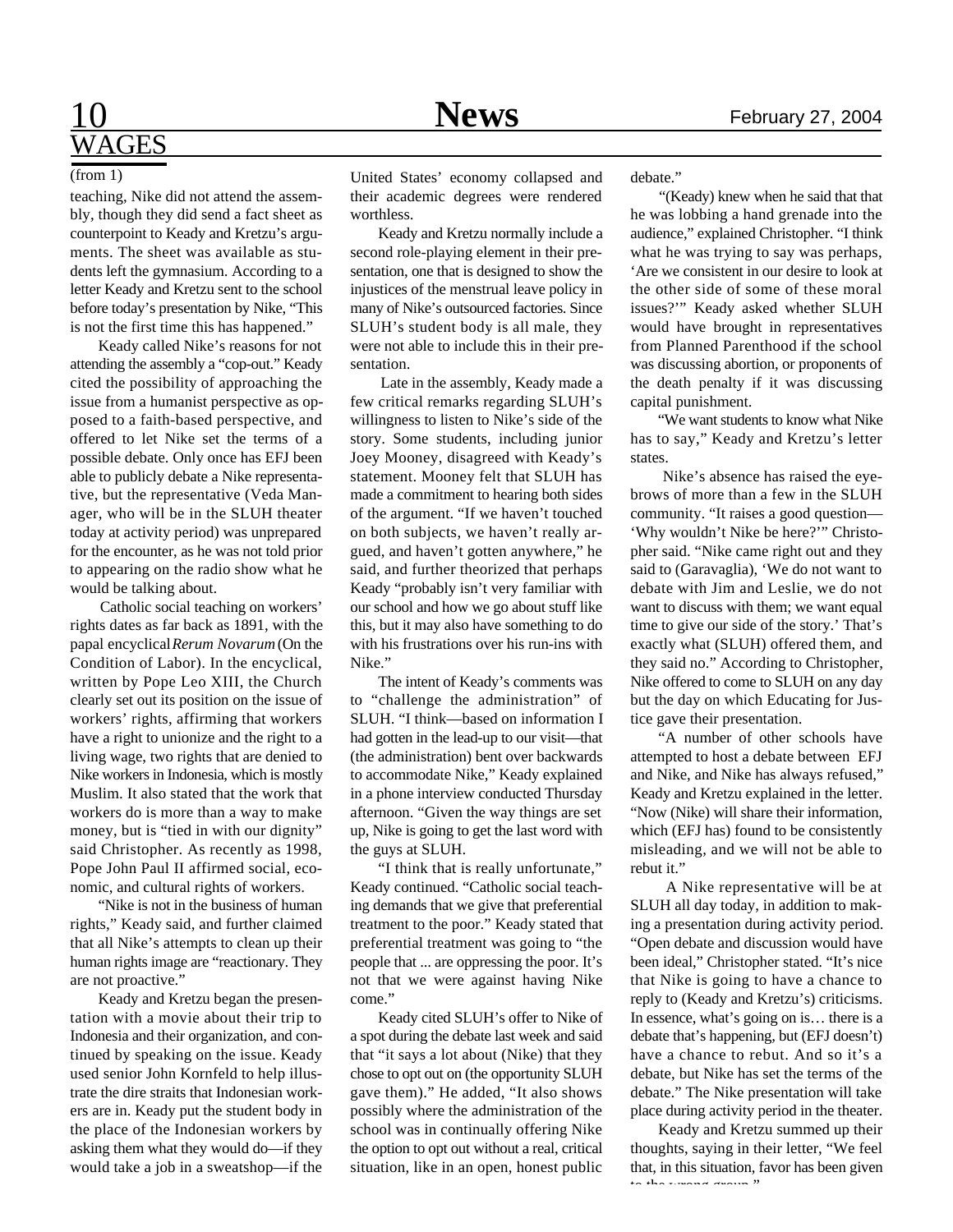### February 27, 2004 **News** 11 DIVERSITY

#### (from 1)

black. It seemed like it was a lot easier for me to get to know the black kids because they felt more comfortable, having a more diverse classroom."

Coming from a school with a significant Hispanic population, senior Sean Burk said, "There is nothing like that here at all. It is kinda like it is shocking in a way. It makes it very difficult to adjust. It seems like when you get people who kinda all come from the same background, you get a lot of the same opinions. It gets a little stale."

Other students felt awkward when

### BAUD

#### (from 4)

The suggestion of constructing makeshift baskets was denied because the owners of the facility feared damage to the windows by errant shots.

Imagine also that a SLUH alumnus wrote a letter to the *Prep News* referring to the basketball team's "basically uninhibited access to the proper facilities." This alumnus was never a part of the basketball team, never set foot on the court in question, and rarely, if ever, saw the facility.

Well, you don't need to imagine. This is reality. Except this is not SLUH's basketball program; it is SLUH's water

### MACHINEHEAD

#### $(from 2)$

many innovations when compared to last year's model, the "Six Dollar Burger," the experience the team gained from last year aided them in their second effort. Said Havlak, "We learned a lot about our drive system, which this year is very solid, but again the arm is new and the claw is new."

The Robotics Club is primarily composed of seniors, many of whom selected senior project sites near SLUH in order to continue working on the robot during senior project, when much of the work had to be done. The underclassmen will have to work hard to keep the club going strong next year. Former ASC teacher John Shen, who returned to the team this year despite attending graduate school at Washington University, has decided to make this competition his last.

racial issues surfaced in class. President of the Advancement for Cultural Enrichment at SLUH (ACES) Dan Heard commented that he would feel awkward when his class would discuss topics relating to African Americans because, as the only African American in the classroom, he felt his classmates might not understand his perspective.

Sophomore Malcolm DeBaun agreed that he feels awkward if the teacher isn't African American when discussing mostly African American experiences because "they are not experiencing it first hand. They experience it from talking to people or hearing about it or reading about it, but

polo program (and SLUH's swimming and diving teams).

This is not to criticize our Athletic Director. Mr. Wehner has been unfailingly supportive of our efforts to improve Forest Park's pool and proactive in guaranteeing our use of the pool for years to come. But Mr. Wehner also understands that this pool is far from ideal.

I have always respected Greg Donovan's work on behalf of SLUH, even when he was a student. But I cannot allow a published comment claiming that Forest Park's pool is a "proper (facility)" go unchecked. Like all of the programs at SLUH, athletic and otherwise, we make

Said Shen, "I underestimated how much time I spent on it last year. I was at my desk for about four periods a day, and that gave me a lot of time to get administrative stuff done."

Shen outlined the obstacles that next year's team would have to overcome. "They've got to find a new moderator next year, and funding's going to be tough because the NASA grant runs out (after this year)," he said. NASA gave the Mr.Robotobills \$6,000 each of the two years for the entrance fee and parts.

Next year's team aside, the current team had to face obstacles of their own this year, including knocking a hole in a basement wall. Said senior David Burghoff, "Apparently, we had the drill motors set in the highest gear, and apparently if you try to put on the brakes while

I think you can really express it accurately if you experience it first hand."

According to junior Harold Carter, as sophomore and junior year have progressed, the number of African American students or other minorities in his classes has decreased. "Sometimes I feel even more separated because the different issues. Like for history, the issues that are brought up sometimes, you kind of feel nervous or out of place almost. When...Dr. Monahan showed us a picture of lynching and stuff, that kind of was like almost nobody else could really understand it at all."

#### **see RACE, 13**

do with our limited resources.

So should SLUH build a pool? Absolutely not! Mike Hayes is not alone; water polo players past and present unanimously consider Forest Park an extension of our campus. The pool is flawed, poorly kept, and a bit embarrassing, but it is ours. I think the water polo players understand that, no matter how desirable and welcome a pool would be, the money required would be better spent on our faculty. Hopefully, many other SLUH students and alumni understand that as well.

Ad Majorem Dei Gloriam, Paul Baudendistel, '90

the robot is going too fast, it locks into neutral. So, the robot ended up running into the wall at about 20 miles per hour."

However, the always optimistic Burghoff saw this as a demonstration of the robot's strength, saying, "If that would've happened last year, the wall would've broken our robot, but this time our robot broke the wall."

### ANNOUNCEMENT

As this holy season of Lent begins, SLUH will restart its Eucharistic Adoration Program on the first Friday of every month for the remainder of the year beginning on March 5. Adoration will begin after homeroom and continue until the end of school on first Fridays. All are invited and encouraged to come and spend some time with our Lord in the Main Chapel.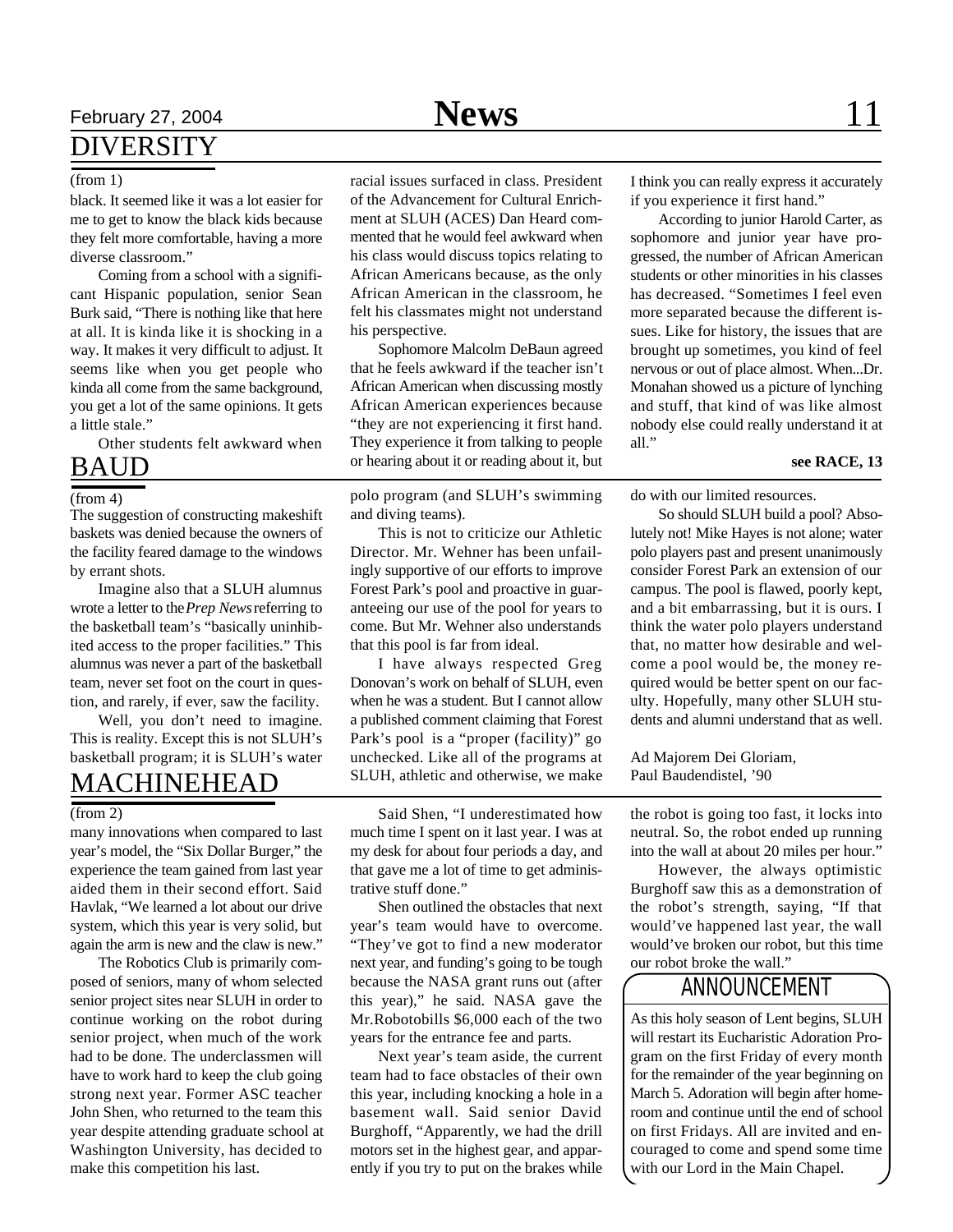# HALL

#### (from 3)

Our links with Forest Park will be broken, and our only ties to the Science Center will be through security. Rather than being a working component of the surrounding area, it seems that SLUH will simply build taller fences.

In just a few years, SLUH will be a vastly different place. The heart of the school, now the chapel, surrounded by freshman and senior lockers and classrooms, will be relocated to somewhere along Berthold Avenue. In other words, the school will have no center. STUCO and the *Prep News* will be expected to be active components of student life, yet at the same time be isolated from more than half of the school building. Won't it be difficult to create synergism when the school is scattered across 24 acres?

Attitudes towards our school will change. For what it's worth, we will become the MICDS and CBC of all our jokes. We will be the school that spends millions of dollars on sports. SLUH will continue to be known for its academics, but that commitment could become easily overshadowed. In the student survey, SLUH's reputation ranked second highest, behind academics, among factors influencing the decision to come to SLUH; the school's new sports-oriented campus will undoubtedly affect its reputation.

Change and progress are inevitable

#### (from 1)

ning him all over the court. After settling down, Durban began to stage one of the greatest comebacks ever seen at a SLUH match.

After a dramatic second game victory of 15-14, Durban held on 11-9 for the shocking comeback win, and the crowd erupted.

Simultaneously, Reagan was mounting a comeback of his own, after losing the first to his DeSmet opponent 8-15. However, Reagan's outstanding endurance began to prevail in the second, as he ran his opponent all over the court, in a controlling 15-5 win. Proud of Reagan's comeback, Koestner admired that, 'He never lost his confidence or poise."

and necessary for SLUH to continue to fulfill its mission. But a good school must follow a focused mission. How will students be expected to develop compassionate hearts and critical minds when their school spends huge amounts of

### **PETTIT**

#### (from 3)

highlights of my entire life. It certainly helped Mike deal with a difficult situation. I still think God decided I should be diagnosed during the footbal season. You all know how much I loved SLUH football. I think He thought that had He given me cancer during the spring, I would have driven Him nuts. Getting it during football allowed me not to focus as much on what I was about to go through.

The administration has always been there for my sons and for Bev, our daughter, and me. You allowed me to stay involved in SLUH after I was diagnosed. I wish I could have done more, but as I found out, battling cancer is a very tough thing. However, you were always there to support me, and use me in any way you could.

Now for the most important part of SLUH, the students. Whether you're a current student or an alum, this is for you. I know all of you are extremely intelligent, otherwise you wouldn't have been accepted into SLUH. Your intelligence THREEPEAT accepted into SLUH. Your intelligence Steve Pettit

> With two seniors vying for the fourth seed state title, neither player held back anything in the tiebreaker. With four intense changes of serve, the score tied at 9- 9, Reagan eventually broke through, winning 11-9.

> Two amazing comeback wins had once again shifted the advantage to the Jr. Bills, and from there they began to run away with the title.

> Junior Ryan Franklin explained the victory saying, "The support we received from teammates and friends drove us to play at a higher level, proving that SLUH spirit is a force to be reckoned with." Franklin, the sixth seed, demonstrated the power of SLUH spirit by handling his opponent in the final, in straight games:

money on unnecessary additions to its campus instead of serving the surrounding community, fostering outward and inward growth and awareness, and keeping the school centered, physically and spiritually, around its core values?

has allowed you not only to excel academically, but to learn about life. I know all of you have. If you find yourself using that wonderful fitness center, take time to occasionally think about my thoughts on the plaque. All of you know and, I'm sure, wholeheartedly accept the Jesuit motto "Men For Others." It's obvious to us as parents that you do understand its importance. "Live Life Everyday." Every day is a blessing from God, even when you have a tough day, and you will, count it as a blessing. You are indeed fortunate to have been given the life you were by God. Make someone else's life better, too. You have the capacity and the understanding to do that.

Although I grew up in the Northeast, I feel as though I am a part of SLUH. That is one of the true highlights of my life. I am truly honored. *I will always be a Junior Bill*.

God bless you all,

#### 15-13, 15-8.

 In similar fashion, senior number one Phil Mathews dismantled rival Becker. Koestner commented, "He came in with a game plan, and stuck with it." Hitting powerful serves and keeping center court position, Mathews quickly won 15-5, 15- 6.

Finally, it was the doubles team's turn to prove why they earned the top seed in their division. Juniors Joe Lorenz and Pat Corcoran capped off their perfect, undefeated season with yet another dominant victory, winning 15-4, 15-6.

After defending the state title once again, the Dynastybills are set to travel to Portland, Oregon, next week to defend their national title.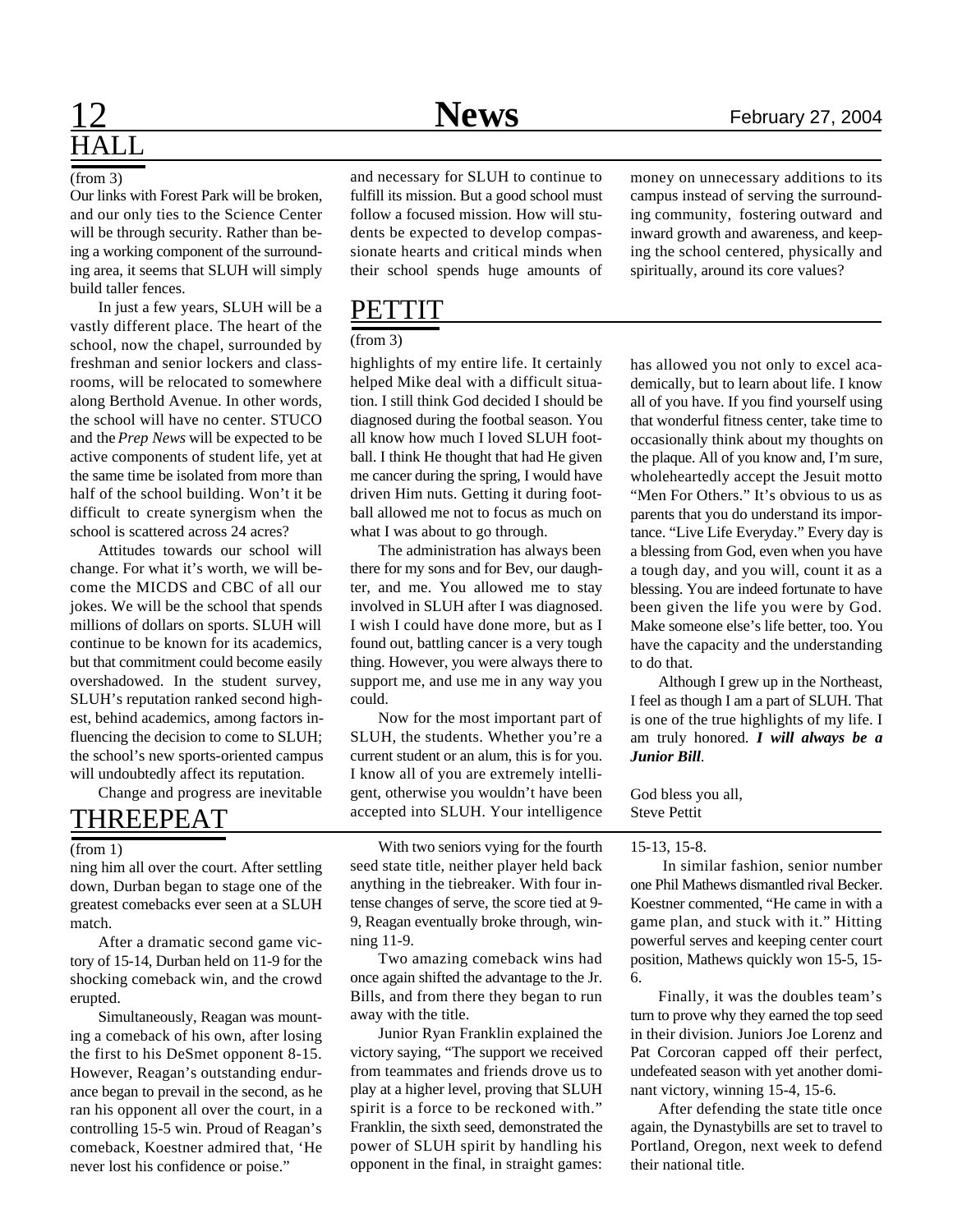### RACE

 $(from 1)$ 

"As a half-Vietnamese," said senior Matt Paradise, "I would sort of feel the same thing when we talked about the war. I remember sophomore English somehow the Vietnam War came up and the teacher kind of singled me out and said, 'You probably know something about that considering that your mom was from Vietnam.' I guess it made me feel kind of uncomfortable but also at the same time a sort of pride, proud of my heritage. Like I am unique because I do have some kind of connection."

Sophomore John Paul Johnson said that the social division outside of the classroom bothered him. "At the lunch tables, all of the African Americans tend to bind with other African Americans and go sit at African American tables instead of branching out and talking to other Caucasian students that eat with them or after school hang with them or whatever. I just think that is where the problems come in."

Mueller next asked about students' experiences of race in extracurricular or social settings.

STUCO Publicity/Social Commissioner Chris Baricevic guessed that people of the same race could initially make friends easier because there is no racial tension. "It has been my experience that white kids are kind of cautious when they talk to minorities sometimes because they don't want to offend anybody, but as you get to know them in class through the years gradually it becomes more integrated. I think the classroom kind of slowly breaks down the walls of race. You get to know people a little bit better, start to talk to them outside of class, and you begin to feel more comfortable with them in conversation until eventually it doesn't matter."

Senior Brent Harvey agreed with Baricevic. "When I first came as a freshman, I was probably more comfortable talking with Dan (Heard). I didn't know who he was. I didn't know most people here at this school, but I think me and Dan clicked just because we were both black. I didn't have a problem talking with other white kids, but it is just a little easier. As the years go by, now senior year, it is a lot

easier. I feel a lot more comfortable talking to anyone in my class just because of those relationships I have formed inside the classroom and out."

As a member of the varsity soccer team, DeBaun felt, "After school sports teams has a lot to do in breaking the barriers, because when you are in a team and you are putting yourself out for your teammates, race has nothing to do with it. Sports gives you an instant connection, so I think that that helps a lot, along with the classroom, being in class."

"SLUH," said Paradise, "is my first experience having black kids in my classes, and I used to be afraid to talk to people of different races, even Asians. I was kind of shy and I think socially our school does do a fairly good job of trying to break down barriers between races. I think through what we studied in theology and what I have learned on my own about people, as just human beings that we are all called to just accept everyone and love everyone for who they are."

Johnson has tried to ignore race when socially interacting with others and has tried to extend himself to try the different interests of his classmates. Said Johnson, "When I come to school, I want something to talk about to a lot of different people rather than going up to Malcolm and saying, 'Hey did you see that new video?' I want to go up to a lot of different people and have conversations. I want to interact with a lot of different people than just being segregated to my race."

Freshman Phillip Scott had a similar experience in his homeroom. Initially, Scott tried to understand what interests his classmates pursued, and then he started to branch out into different interests because "they seemed like good people and whatever they liked I would probably be interested in because we shared some of the same common interests."

After a brief discussion on whether or not it is difficult to keep one's ethnic identity in a melting pot society, Paradise asked a question of his own: "Is there a problem of race at SLUH?"

A couple of students mentioned how students somtimes use inappropriate language when speaking to them.

Johnson said, "There would be plenty of cases where a Caucasian kid would come up to me and say, 'What's up G, What's up, gangsta, I'm down,' and all this other stuff. I kind of brush it off like 'heh, heh, that is really funny' and try to change the subject. I don't really want to get involved. I know it is not personal."

Scott expressed a similar experience, saying, "A lot of times people would come up to me and say, 'What's up, dog?' I just told them that I am not a dog, so don't call me dog. I go at it that way. Usually they catch on. If they say it more than once, I would explain to them I don't like what they are saying. Then usually it doesn't result in anything else but they stop saying whatever they are saying."

Once, during a lockdown drill, Scott entered into a classroom with an African American friend because he had an unscheduled period. "The teacher told the other student to 'go sit next to your boy,' which I don't know if he would have said that to a Caucasian student. I thought it was more like he was saying it because it was a term that you hear in hip-hop music or whatever, like my boy or my friend or whatever. I don't know if he would have used that if it happened to someone else in the classroom."

Burk said, "It feels like a lot of Caucasian kids feel like there is some kind of secret code that they have to talk in order to talk to African American kids. Like there is some kind of trick to it, like you can't be yourself for some reason."

The panel's discussion moved to experiences at SLUH that left students with hopeful feelings about the success of diversity at SLUH and which experiences left students with despair.

Burk said, "I am not on any sports teams, but every time I look at a sports team, I think it is cool, like the fact that Tim Simon knows everybody from his sports and he talks to people regardless of race. I think that is a good thing."

Johnson felt proud when students cheered for DeBaun at the soccer assembly because he was a good soccer player, not because he was African American. Additionally, when sophomore Darryl **see PANEL, 14**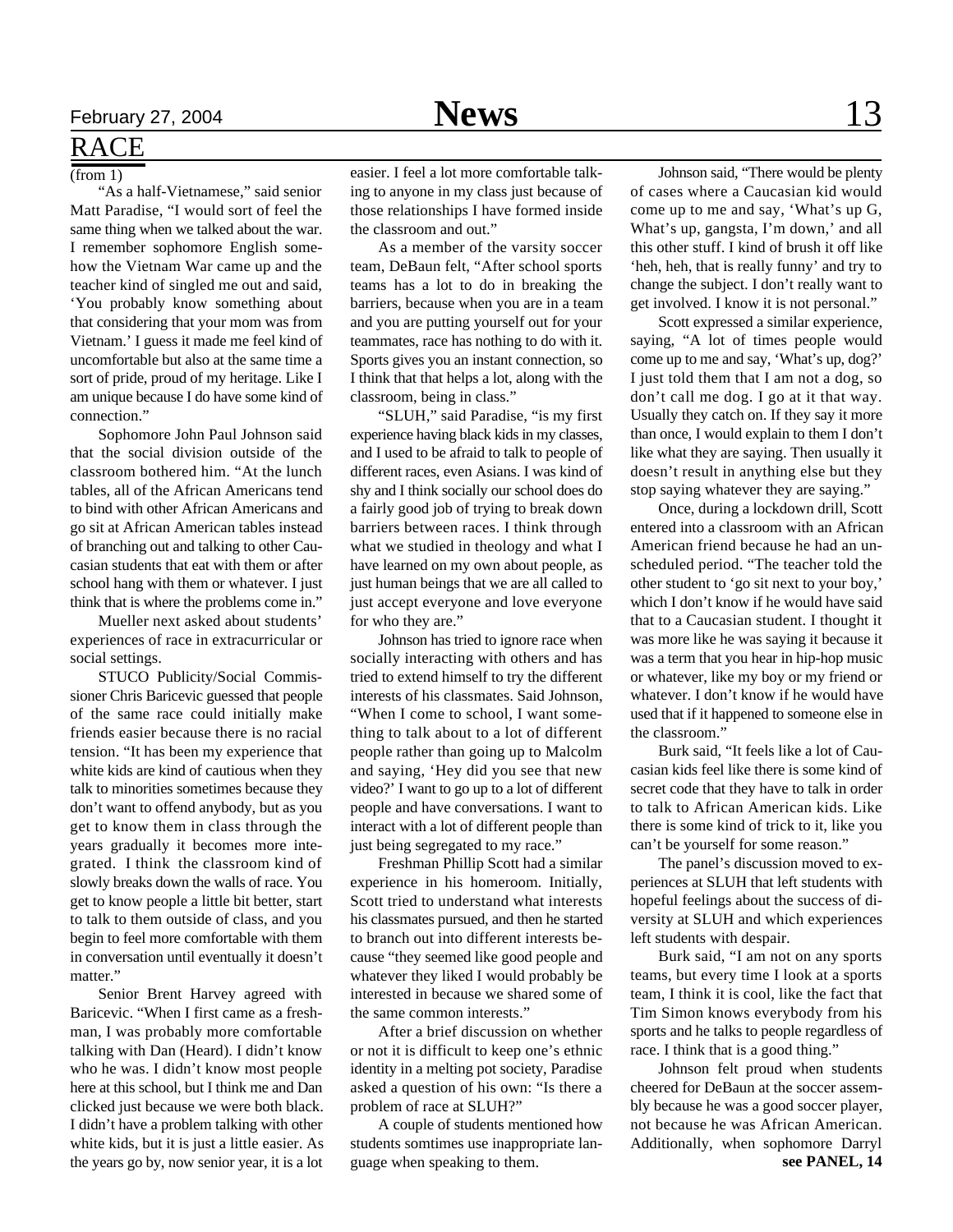## 14 **News** February 27, 2004 PANEL

#### (from 13)

Jones was voted for sophomore STUCO representative, when Johnson was voted for homeroom representative, and when fellow classmates ask him for help on homework, Johnson felt "those were moments where race wasn't an issue. It was people who think you were the best person for the job. They think that you would be good for the position that you are running for. I thought at those moments, I guess I felt kind of proud."

"The fact that our Dean of Students, Mr. Clark, is who he is makes me proud," said Scott. "Just the fact that they looked at him for what he could do and not his race. It is really a big step and it is hopeful to me, just coming when I decided to come here. I had someone that I knew that would be helpful. If I had any problems I could go to him."

DeBaun believes that every minority has some sort of encounter with prejudice, whether it be intentional or accidental. "I think that overall we feel comfortable, but I think there are always going to be slip-ups. I think that it is important to forgive and not just say, 'Oh he slipped up so I'm never talking to him again.' It has to be, it is really important to forgive. But not forget, though."

In agreement, Johnson recalled a story of a friend at lunch who, in the heat of an argument, said a racial slur. As some of his friends became angry, Johnson tried to calm people down and explain the friend's mistake. "It was a slip, he didn't mean it out of a race thing. He wasn't calling you out of your name or whatever. Last year, we used to say the word occasionally. I don't want to say it was a word of endearment, but it was a word that you're kind of used to, like calling each other 'friend' or something like that. But we don't use it anymore, pretty much. I had to calm people down, like 'He didn't mean it as a racial thing.' We said it so much around him that it got to that point of speaking before you think. He didn't think, and it just came out."

Later on, Johnson said that sometimes during freshman year, African American students would use that word, and the reading of the story *Huckleberry* *Finn* sparked a heated discussion about the use of the word. He told of a heated argument with other African American students in the locker room about the use of racial slurs with each other. "The discussion was like, 'Why do we use that word? Especially at a place it was said so often, where other people, other Caucasians would start saying it and we can get offended.'"

According to Johnson, at one point in the locker room discussion, a white student came in, and one of Johnson's friends asked him, 'If we told you to say the nword, would you feel comfortable saying it?' And the kid said, 'Yes, because I say it all the time at home.'" When Johnson still refused to be convinced, Johnson's friend said, "All right, say the word," and the student said it. Johnson said, "There was no hesitation. He said it. Then I guess, he stayed there for a couple of minutes, and I felt this chill there, like it slipped out so easily. There was no hesitation, no, 'I am not supposed to say this.' He immediately said it. From that day, I felt kind of different about what I said that because I guess that word has a history or whatever."

Although he knows that some people have prejudices against African Americans, Johnson also feels anger towards African Americans who fail to see past racial stereotypes. "They say real ignorant things, like sometimes they will say something prejudiced and I'll look at them crazy and I would say something. Then they would say, "Aw, that is payback for 400 years of this" and laugh about it, like it was nothing. Sometimes I have to explain it to them, 'OK, now what if a Caucasian person said the opposite to you? You would be ready to wring their neck.' Sometimes they don't understand that, and if they do understand that, sometimes they will be just real ignorant about it. Those are the low points."

Carter said, "It almost seems like one of those sad truths like in your lifetime, there is always going to be the issue of racism. At least that is the way that I see it. It is always going to be that issue of racism, and it is one of those things that

sooner or later you are going to have to just face it."

In the future, Baricevic believes that equality will slowly happen because kids are taught equality and acceptance from a young age. "We are really lucky because we are going through a generation where it is becoming more and more evident that it is a problem and acceptance is the right thing to do, whereas our grandparents and a lot of our parents came from a segregated society."

At the end of the discussion, the panel was opened up to questions the students had wanted to talk about but were not covered in the posed questions. Baricevic said, "I was kind of interested, from a minority view, if there were any major issues where it has come up. Because me personally, I haven't dealt with it at SLUH, but I am not naive enough to say that they don't exist. They are just not at the forefront all the time."

DeBaun said, "I think it is (one) thing that most people really don't talk about, but getting people's names right. You know, like not confusing me for another black person. It happens more often than you think. It has happened so bad that in two of my classes, I have gotten extra credit points because they have called me somebody else. I think that really needs to be worked on. I think that this needs to be worked on because I almost feel insulted that you don't want to differentiate me from any other person that is black."

One of the closing comments had to do with friends and how they have changed. Heard said, "Obviously coming into a new environment you are going to make a lot of new friends. So I say, like now, I mean I am still friends with people before I came here, but I guess my group of friends got bigger and more diverse. Since SLUH is more diverse than the environment I grew up in, I am friends with more diverse people than I was before. I guess because of that I am more open to becoming friends with a more diverse group of people."

The panel ended because people needed to leave, and Mueller thanked the panel for their honesty and their time.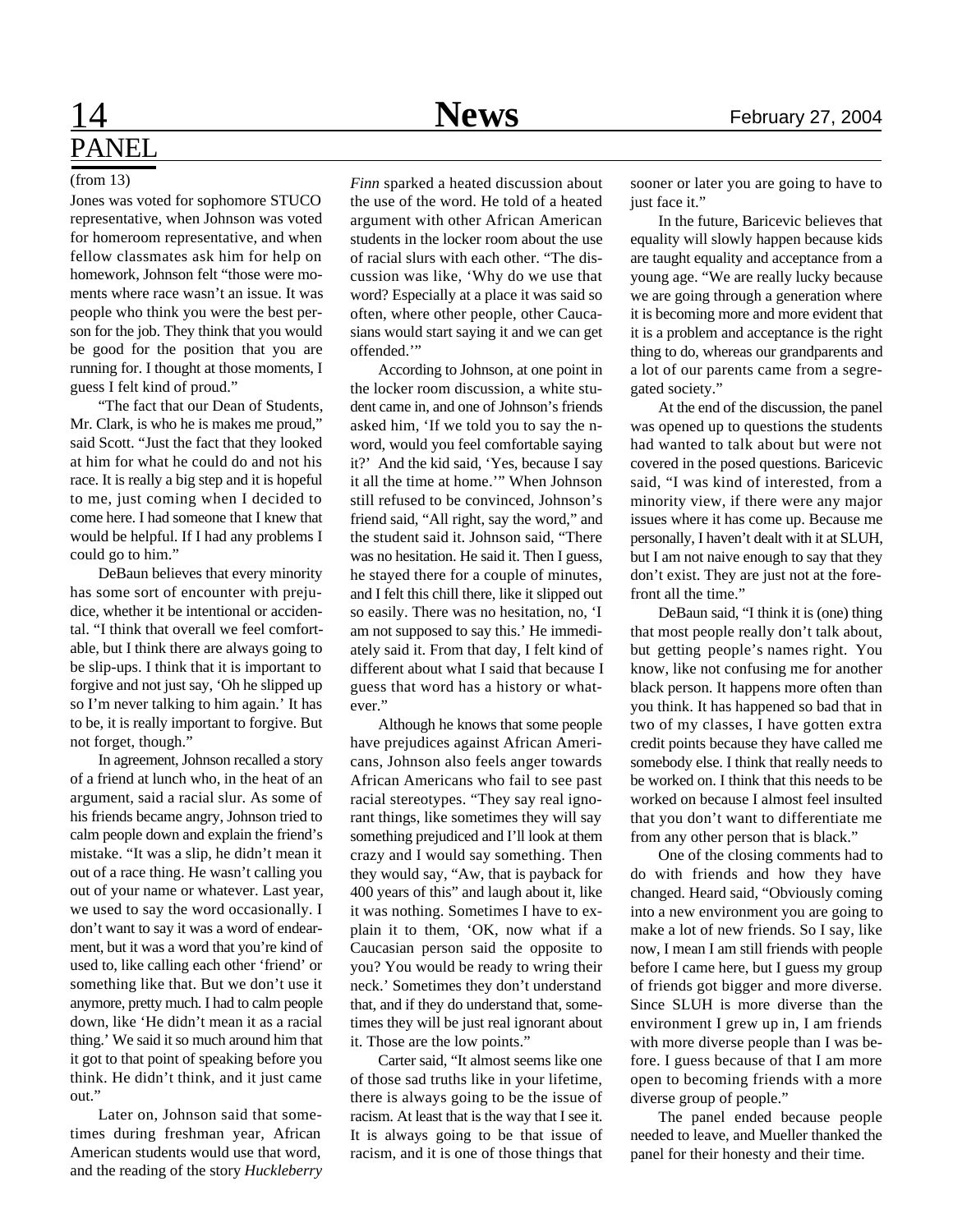## **February 27, 2004 Feature** 15 SENIOR PROJECT REFLECTION Chaplain of Christ: Barnes-Jewish Hospital

#### **Matthew Paradise Reporter**

I worked in the Spiritual Care Services at Barnes-Jewish hosital for my Senior Project. While meeting with Fr. Anthony Agbali, Fr. Jim Gray, and Cora Tomeldan several times in October to plan what I would do, they recognized a certain spiritual quality about me and proposed that I spend a part of my project as a Eucharist Minister. This, at first, shocked me. But I said, Sure. That was easy. Giving people Communion. Doesn't take much, does it? All I have to do is say, "The body of Christ." Right?

I had no idea what I was getting myself into. Cora gave me my official training. As we visited patients together the first

week, she taught me that I had to knock first, wash my hands, and explain to patients that I was a Catholic Eucharistic Minister. She taught me what prayers to say and when. She taught me how to genuflect before the tabernacle every time I approached it and how to properly put the pyx (what holds the Communion) into my shirt pocket.

Cora treated each piece of Communion as if it was sacred, or the body of Jesus himself, in the flesh. Carefully, she would open her pyx, take out a single piece of host, and touching it on the very edge, hold it up. For her, it was a treasure. And she bowed her head to it as if she was unworthy to touch it. Since she grew up in a pre-

Vatican II religious culture, she felt she wasn't allowed to be a Eucharistic Minister because it was traditionally a priest's job. But she felt called to do it anyway, and her devotion to the Eucharist overrode this fear of touching it. Carrying the Eucharist, or "Jesus" as she called it, became her job.

Much of the Filipino culture is based on a conservative Catholic tradition. Their devotion to God is centered on the belief that He is deeply and intimately involved with His creation. Compared to our society's academic tradition of reasoning, the Filipino culture seems quaint. Cora had a collection of hundreds of Saint cards in piles throughout her office and encouraged me to trust in their intercession. She wanted me to trust in Mary's power as the Mother of God, and really dedicate myself to Him. She believed that miracles are possible as long as our faith is deep enough, but I still was not convinced. I initially believed that she was one of those people who believed, for example, that if you bathed in certain waters you would be healed. A radical person

who missed the essentials of faith.

However, as I got to know her more closely, I realized that her religion and faith transformed her daily actions. She devoted at least one complete rosary to Mary daily and always asked the Saints for help. She loved going to Mass on Wednesdays and Fridays. She loved her work as a Spiritual Care volunteer. Cora did not get paid for her work. She would get to the hospital at eight and stay until four every day. She worked so much, she had to wait to clock in and out, because it was illegal to volunteer so much time. She spent the entire day visiting patients, ministering Communion, believing wholeheartedly in Jesus' absolute presence in it. And she never has bothered to rationalize it. She simply believes. I know that she is not naive or uneducated because she has earned several medical degrees in various fields, with solid

expertise in microbiology.

There was one woman, I'll call her Katherine, in the chemo ward who one day seemed perfectly healthy and took Communion. I was comfortable enough to visit her again the next day, but having had chemo, she was shaking uncontrollably. She could barely speak, and still wanted to receive Communion. She was in pain all throughout her body, in utter discomfort, and desired to eat that small piece of host.

I understand now that for Katherine, partaking in Communion was an opportunity for healing. Obviously, the Eucharist doesn't hold any medicinal or magical properties. Just as poeple can't be magically healed by bathing in certain waters, the Eucharist guarantees no prom-

ise of physical healing. However, it does promise spiritual healing, which unlike medicine does not automatically fix pain, a healing that requires the receiver to respond with faith. Thus, much of the power in the Eucharist comes from believing that it has power. It not merely a psychological effect, but an invitation to the power of the human spirit and will. Katherine wanted to receive the Eucharist because she simply believed in its power.

Another patient that I gave Communion to stayed at Barnes for chemotherapy for about the same duration of my Project. I got to know Joe (not his real name) pretty well after seeing him almost every day for almost two weeks. He nearly died the first time I met him. His doctors gave him too much chemo. He had convulsions and headaches and almost became permanently paralyzed. When he recovered, he let me listen to him. I would sometimes stay for more than thirty minutes while he told me about his life: how his dad committed suicide after his mom and **see PARADISE, 16**